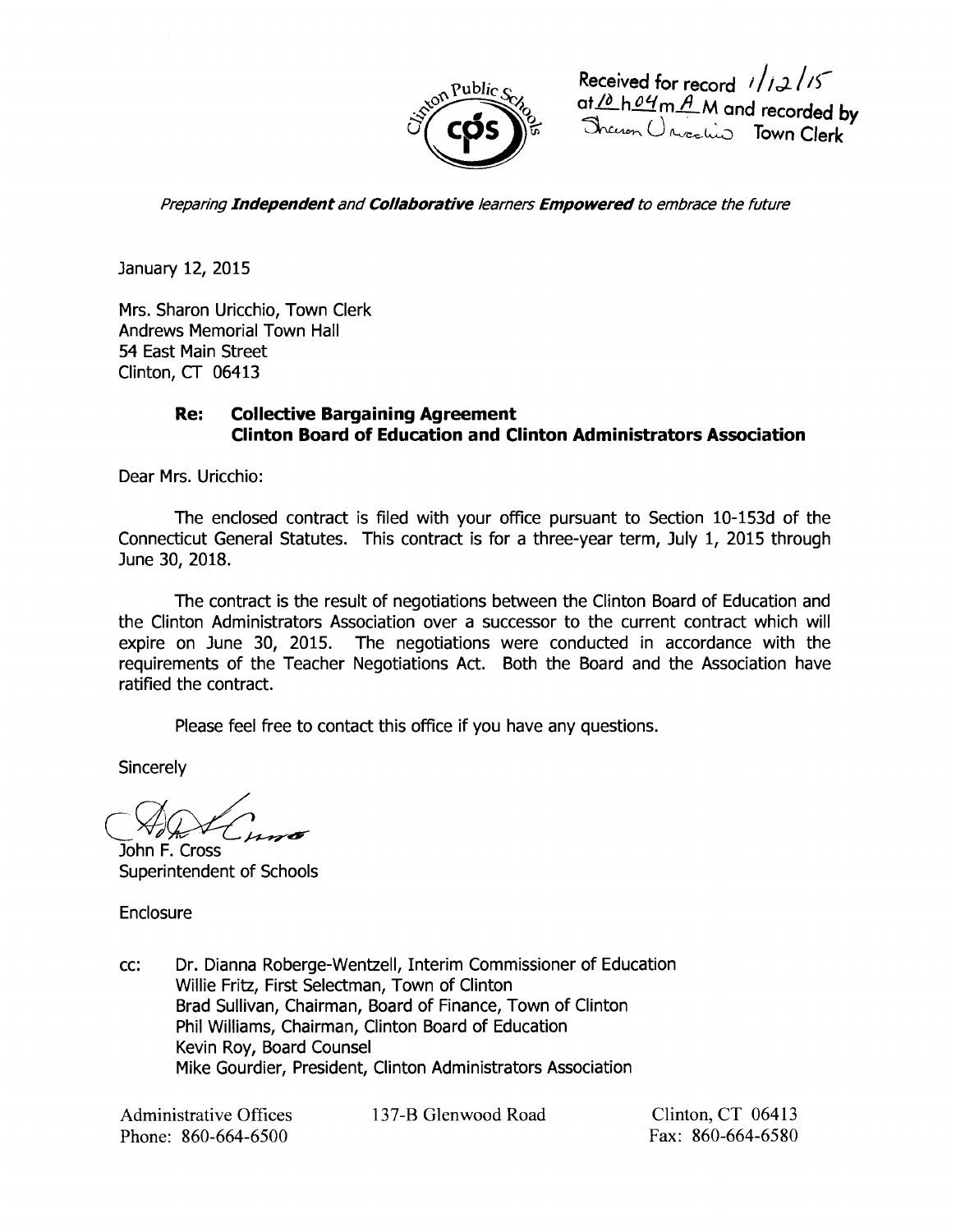# AGREEMENT

-between-

# THE CLINTON BOARD OF EDUCATION

-and-

# THE CLINTON ADMINISTRATORS' ASSOCIATION

July 1, 2015 - June 30, 2018

3833550vl

 $\sim 10$  $\Delta_{\rm{max}}=0.5$ 

 $\ddot{\phantom{1}}$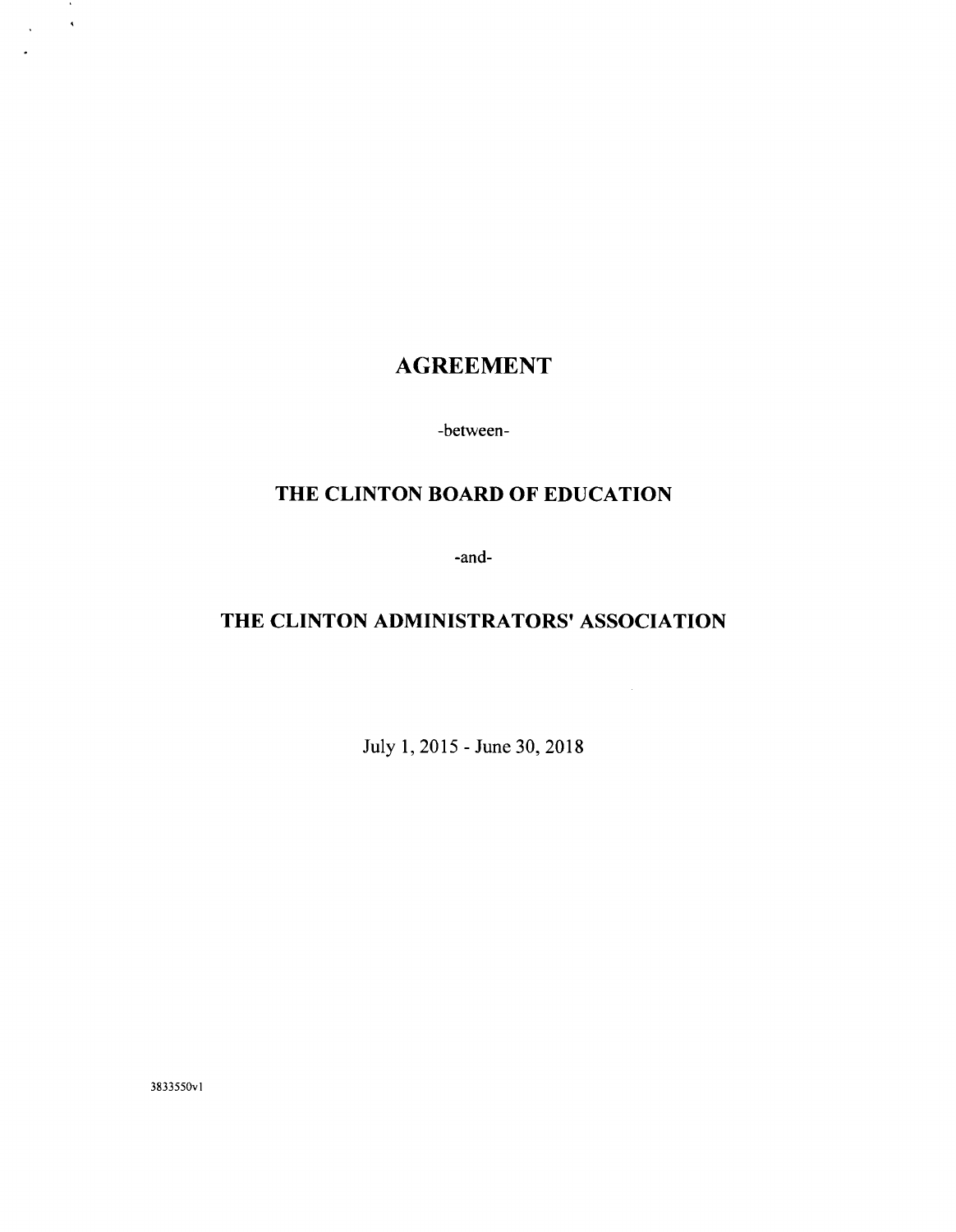## **TABLE OF CONTENTS**

## **ARTICLE**

## **PAGE**

 $\mathcal{A}^{\pm}$  $\lambda_{\rm c}$ 

 $\hat{\boldsymbol{\beta}}$  $\ddot{\phantom{a}}$ 

| $\mathbf{I}$ . |                                                 |
|----------------|-------------------------------------------------|
| II.            |                                                 |
| III.           |                                                 |
| IV.            |                                                 |
| V.             |                                                 |
| VI.            |                                                 |
| VII.           |                                                 |
| VIII.          |                                                 |
| IX.            |                                                 |
| X.             |                                                 |
| XI.            |                                                 |
| XII.           |                                                 |
| XIII.          |                                                 |
| XIV.           |                                                 |
| XV.            |                                                 |
| XVI.           | REDUCTION IN FORCE/INVOLUNTARY TRANSFER15       |
|                |                                                 |
|                | APPENDIX B COMPREHENSIVE MIX PLAN (OPTION II)22 |

3833550v1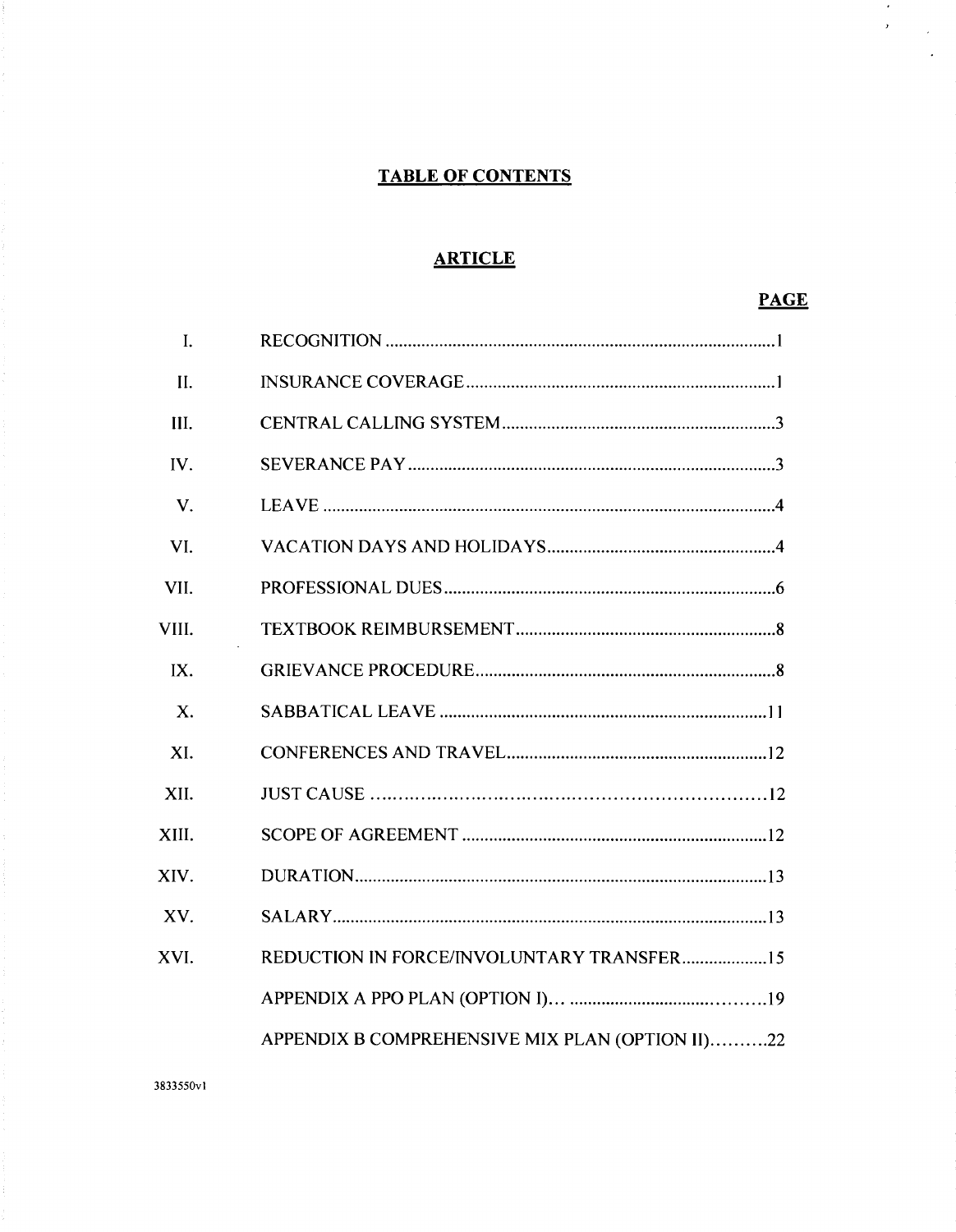AGREEMENT, made between the BOARD OF EDUCATION OF THE TOWN OF CLINTON ("Board") and THE CLINTON ADMINISTRATORS' ASSOCIATION  $("C.A.A.").$ 

## ARTICLE I RECOGNITION

The Board of Education recognizes the Clinton Administrators Association ("C.A.A." or "Association") as the exclusive bargaining agent for those certified professional employees of the Clinton School District who are employed in positions requiring an intermediate administrator or supervisory certificate, or the equivalent thereof, and who are not excluded from the purview of Connecticut General Statutes Sections 1O-l53a to 1O-l53g, inclusive.

## ARTICLE II INSURANCE COVERAGE

- A. Medical Insurance. The Board shall provide the following options for medical insurance coverage for eligible employees and their eligible dependents:
	- 1. (a) PPO Plan, as outlined in Appendix A, with the public sector formulary prescription drug plan and mandatory generic substitution, subject to an \$1,800 annual maximum for prescriptions and prescription co-payments as follows:

\$5 for generic, \$25 for brand name (formulary),\$40 for brand name non-formulary, and twice the applicable co-payment for mail order.

(b) The employee shall pay the following portion of the cost for an eligible employee and eligible dependents for enrollment in this health insurance coverage option:

| 2015-16     | 19.5% |
|-------------|-------|
| $2016 - 17$ | 20.0% |
| 2017-18     | 20.5% |

2. (a) Comprehensive Mix Plan, as outlined in Appendix A, with the public sector formulary prescription drug plan and mandatory generic substitution, subject to an annual maximum of \$2,500 for prescriptions and prescription co-payments as follows: \$5 for generic, \$25 for brand name (formulary), \$40 for brand name nonformulary, and twice the applicable co-payment for mail order.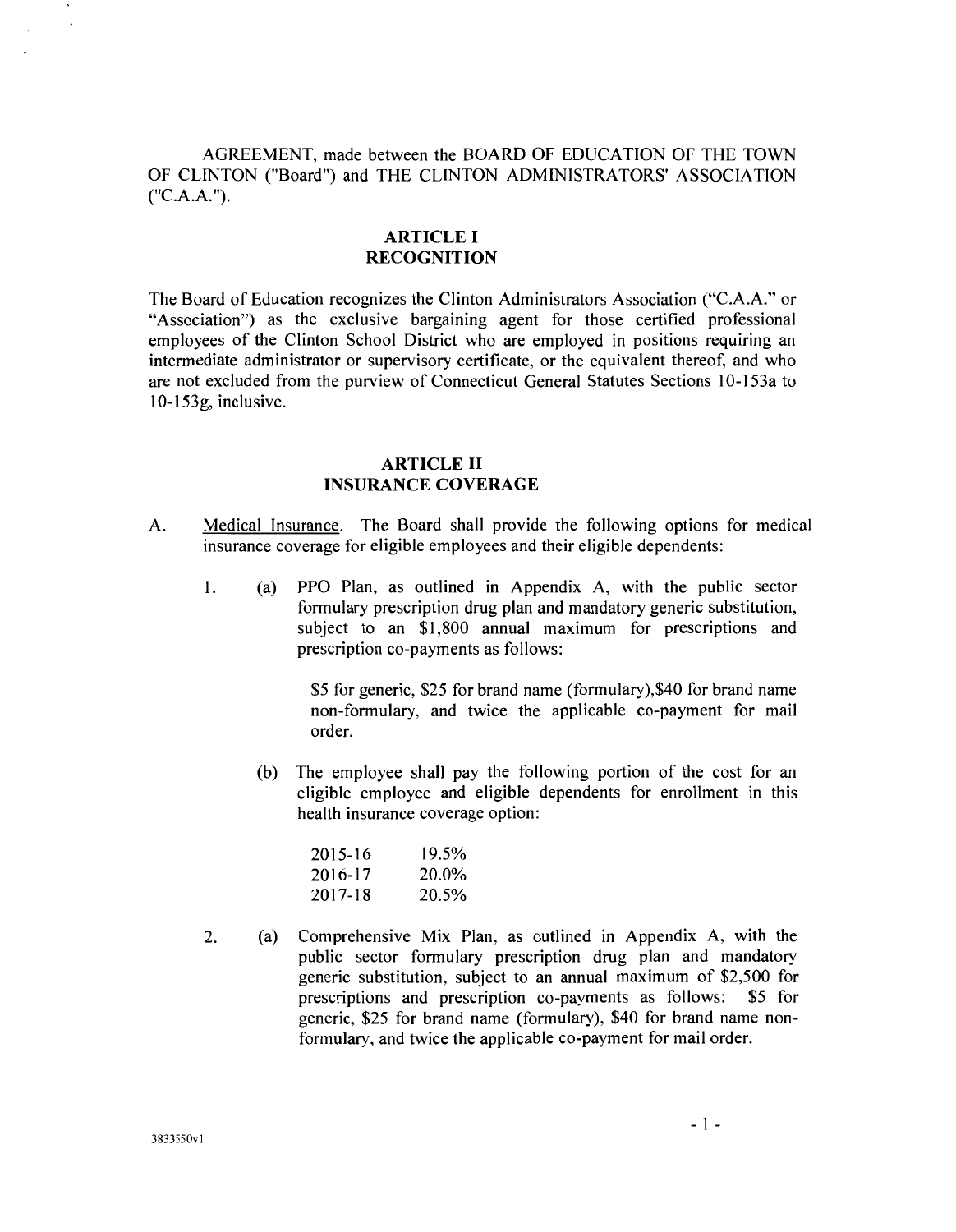(b) The employee shall pay the following portions of the cost for an eligible employee and eligible dependents for enrollment in this health insurance coverage option.

| 2015-16 | 14.5% |
|---------|-------|
| 2016-17 | 15.0% |
| 2017-18 | 15.5% |

3. Dental Benefits. The Board shall provide the Anthem Blue Cross/Blue Shield Full Dental Plan with dependent rider for eligible employees and their eligible dependents. The employee shall pay the following portion of the cost for this coverage:

| 2015-16 | 19.5% |
|---------|-------|
| 2016-17 | 20.0% |
| 2017-18 | 20.5% |

The health insurance benefits of this Article are voluntary on the employee's part. Employees who work less than thirty (30) hours per week are not entitled to participate in the health and life insurance plans of this Article.

- B. Life Insurance and Disability Insurance. The Board shall pay ninety percent (90%) of the cost for the following insurance coverage for eligible employees:
	- I. Group life insurance -- coverage equal to twice the administrator's annual salary as of July I of the applicable contract year.
	- 2. Group disability insurance with a one hundred eighty (180) day waiting period. Maximum monthly benefit of five thousand dollars (\$5,000) payable for a five-year maximum due to disability or lifetime due to accident, all subject to terms and conditions of insurance carrier. The amount of any sick pay which would otherwise be payable by the Board pursuant to Article V hereof shall be reduced by the amount of any disability insurance payments made to such disabled administrator for the period during which such disability insurance payments accrue.
- C. Retiree Insurance. Any administrator who, upon retirement from the Clinton School System, receives actual payment for current Teacher Retirement Benefits immediately after retirement (as defined in C.G.S. Section 10- 183f(a), (b), (c) or Section 10-183aa will be permitted to participate in all group insurance plans available to active administrators, except disability insurance, at his own cost. The maximum life insurance coverage available will be an amount equal to no more than fifty percent (50%) of the administrators' pre-retirement life insurance, which shall be reduced to a maximum of five thousand dollars (\$5,000) at age 65. Participation in all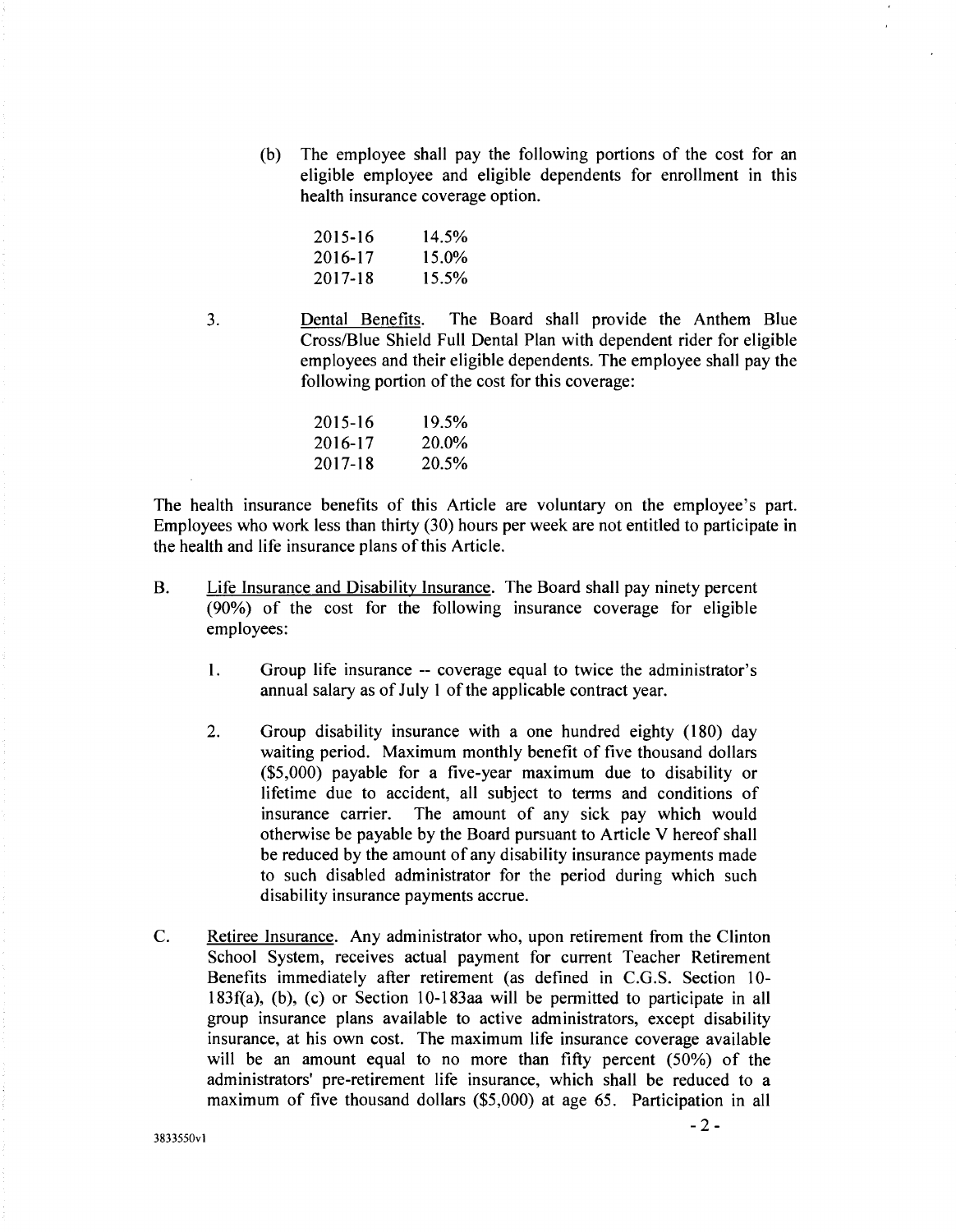health insurance plans shall terminate at age 65.

- D. Change of Carriers. Nothing herein shall be interpreted to prevent the Board from obtaining equivalent coverage from alternative insurance carriers, so long as there is no interruption in coverage. The C.A.A. may reject any proposed change in insurance carriers on the basis of non-equivalent coverage within thirty (30) days from notice of such proposed change.
- E. Section 125 and FSA Plans. All contributions by bargaining unit employees to health insurance premiums as set forth above shall be subject to a Section 125 IRS Plan with features of both a premium only plan (POP) and a flexible spending account (FSA). The dollar limits for the FSA medical reimbursement account shall be \$260 minimum and \$3,000 maximum. The dollar limits for the Dependent Care Reimbursement account shall be \$260 minimum and \$5,000 maximum.

## ARTICLE III CENTRAL CALLING SYSTEM

The Board of Education shall maintain a central calling system for substitutes.

## ARTICLE IV SEVERANCE PAY

- A. Any administrator who, upon retirement from the Clinton School System, receives payment for current Teacher Retirement benefits (other than disability benefits) immediately after retirement (as defined in Connecticut General Statutes Sections 10-183f(a) or (b )) will be paid his total accumulated sick leave at the rate of \$65 per day as per the following:
	- I. For administrators appointed prior to July I, 1999, accumulated sick leave payout up to a maximum of200 days; or
	- 2. For administrators appointed on or after July 1, 1999, accumulated sick leave payout up to a maximum of 100 days.

This amount shall be over and above any regular compensation due the administrator.

B. An administrator who is eligible for severance benefits in accordance with Section A above shall receive payment as follows:

If the administrator has provided written notification of retirement to the Superintendent's office at least seven (7) months in advance, the administrator shall have the option, at his or her discretion, to receive the payment in a lump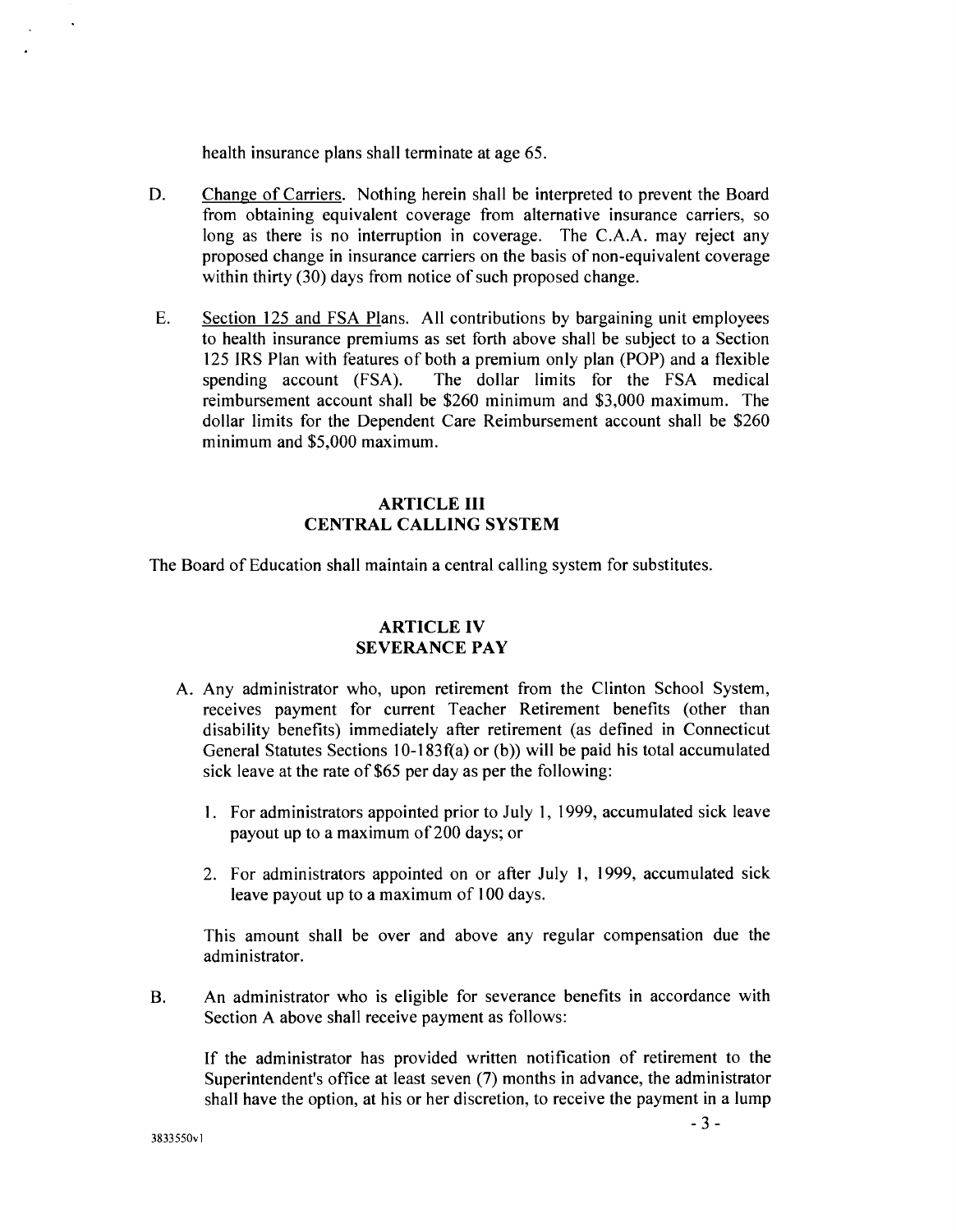sum at the time of retirement, or in a lump sum payable in January of the following calendar year.

If the administrator has not provided such advance notice, the Board shall have the option to make a lump sum payment at the time of the administrator's retirement or July of the following fiscal year.

Notwithstanding the above, an administrator who retires due to illness or disability shall have the option, at his or her discretion, to receive the payment in a lump sum at the time of retirement, or in a lump sum payable in January of the following calendar year.

### ARTICLE V LEAVE

- A. Personal Leave Four (4) days annually for personal and/or legal reasons as approved by the Superintendent.
- B. Funeral Leave Five (5) days annually for death in the immediate family.
- C. Additional personal leave or funeral leave days may be granted at the discretion of the Superintendent after explanation by the administrator of the need.
- D. Sick Leave Twenty (20) days annually cumulative to 240 days, (two hundred (200) days for ten month administrators), subject to reduction for disability insurance benefits, as provided in Article II hereof. Administrators shall be notified by January l of their accumulated sick leave.

### ARTICLE VI VACATION DAYS AND HOLIDAYS

A. Vacation Days

#### Annual Vacation

Administrators shall receive the following vacation benefits:

- 1. Each twelve month administrator appointed to an administrative position prior to July 1, 1999 shall receive thirty (30) vacation days per fiscal year.
- 2. Each twelve-month administrator appointed to an administrative position on or after July 1, 1999 shall receive vacation days as follows:

3833550vl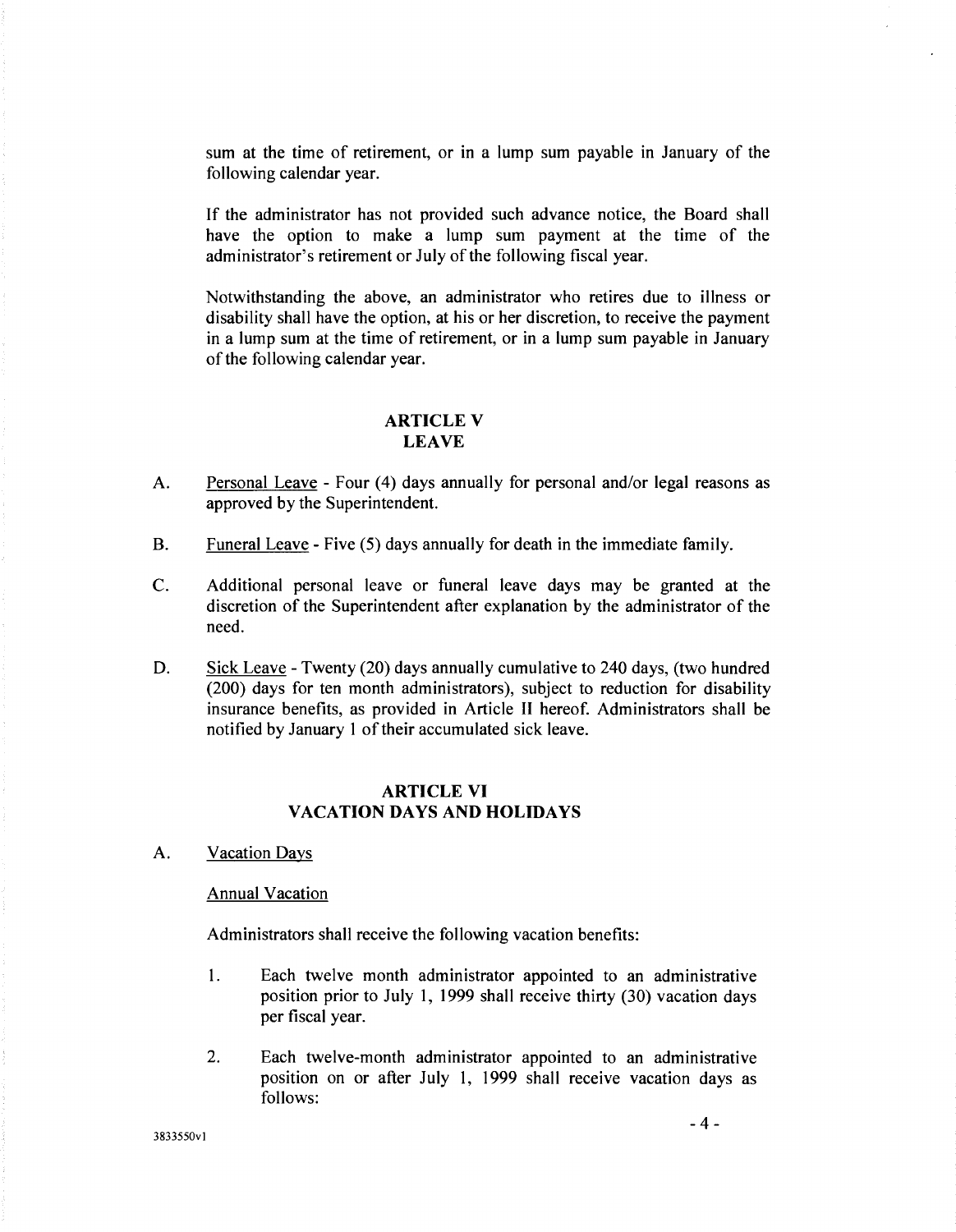- a) during the first through the third years of service as an administrator, twenty -five (25) vacation days;
- b) during the fourth and subsequent years of service as an administrator, thirty (30) vacation days.
- 3. Each ten month administrator shall receive seven (7) vacation days per calendar year. Vacation days are to be mutually agreed to with the Superintendent.

If any administrator is called back to work on a vacation day, he or she shall be compensated with actual time or money.

## Vacation Carryover

- 1. The following shall apply to twelve month administrators appointed to an administrative position prior to July 1, 1999:
	- a. An administrator who is unable to use all of his/her annual vacation due to the demands of the position may request approval of the Superintendent to carry over up to ten (10) days vacation into the next fiscal year.
	- b. At no time shall the administrator have a vacation balance in excess of forty (40) vacation days, except as provided inc.
	- c. An administrator who, as of June 30, 1999, had excess vacation carryover shall work with the Superintendent on a plan to reduce carryover to not more than ten (10) days over a period of time which will not disrupt school district business.
- 2. The following shall apply to twelve-month administrators appointed to an administrative position on or after prior to July 1, 1999:
	- a. An administrator who is unable to use all of his/her annual vacation due to the demands of the position may request approval of the Superintendent to carry over up to ten (10) days vacation into the next fiscal year.
	- b. At no time shall the administrator have a vacation balance in excess of his/her annual vacation entitlement plus ten (10) vacation days carried over.

## Payment for Unused Vacation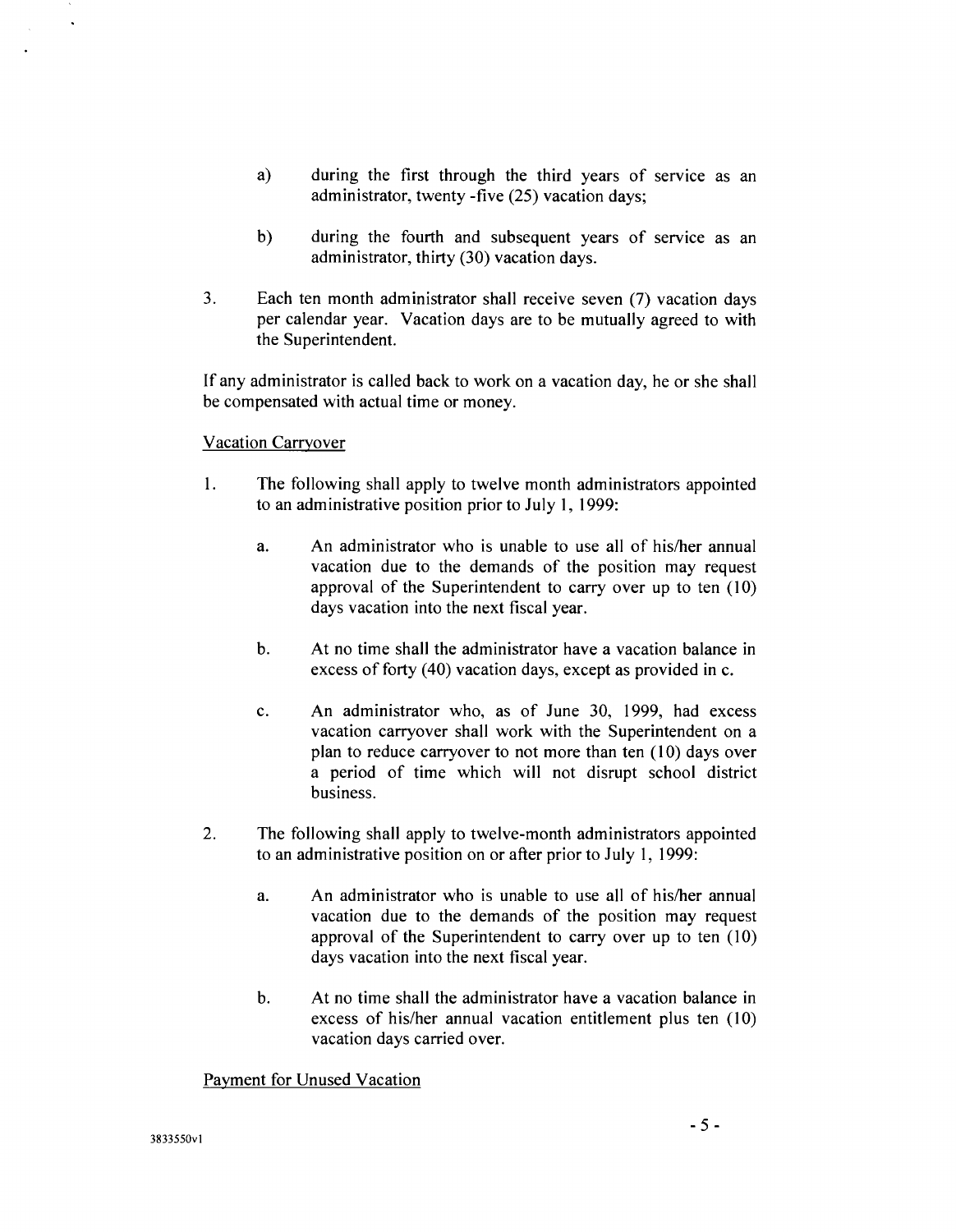- 1. The Board, at its option, may elect to compensate an administrator appointed prior to July 1, 1999, for all or a portion of that administrator's excess vacation carryover.
- 2. Upon termination of employment, an administrator shall be paid at the per diem rate for unused vacation, including carryover for which there was written approval given by the Superintendent. If an administrator leaves during the fiscal year, payment for the current year's vacation will be based on the proportion of the year worked.

#### B. Holidays

The following shall be designated as paid holidays for administrators:

Independence Day Labor Day Columbus Day Thanksgiving (Thursday & Friday) Christmas Eve Christmas Day New Year's Day Martin Luther King, Jr. Day President's Day Good Friday Memorial Day

In addition to the foregoing, each administrator may designate one additional floating holiday, except that both administrators in any building may not choose the same day.

### ARTICLE VII PROFESSIONAL DUES AND AGENCY FEES

- A. Professional Organization Dues. The Board of Education will pay membership dues for up to three (3) of the following professional organizations for each administrator. Membership in the professional organizations will be on a voluntary basis with each administrator:
	- 1. Elementary and Middle School Principals Association of Connecticut (EMSPAC)
	- 2. National Association of Elementary School Principals (NAESP)
	- 3. Association of Supervision of Curriculum Development (ASCD)
	- 4. National Association of Second School Principals (NASSP)
	- 5. Connecticut Council for Exceptional Children (CEC)
	- 6. Connecticut Association for Pupil Personnel Administrators (CAPPA)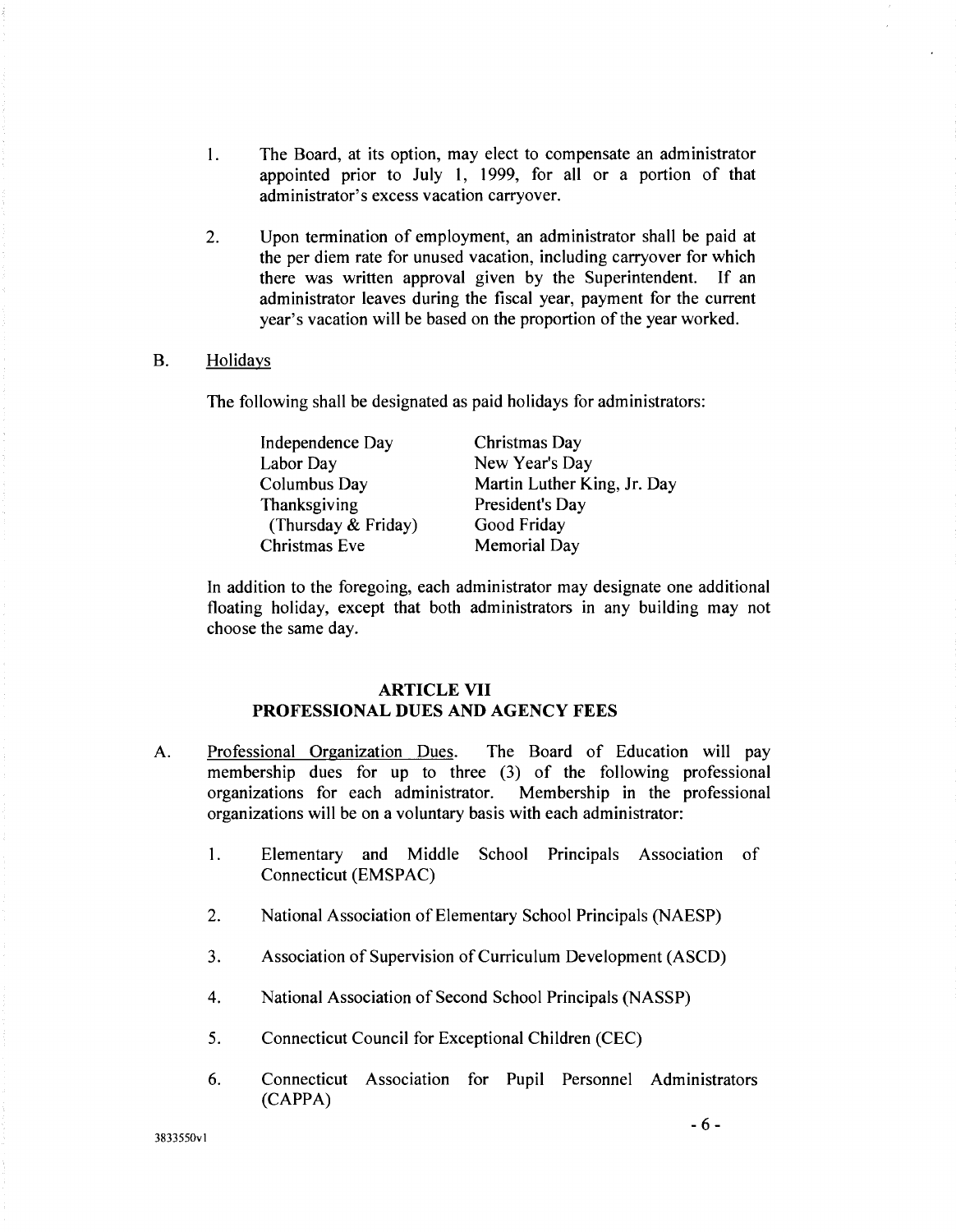- 7. Connecticut Association of Supervisors of Instruction of Special Education (CASISE)
- B. Association Dues and Service Fees.
	- 1. All administrators employed by the Clinton Board of Education shall, as a condition of continued employment, join the Association or pay a service fee to the Association. Said service fee shall be equal to the proportion of Association dues uniformly required of members to underwrite the costs of collective bargaining, contract administration, and grievance adjustment.
	- 2. Within thirty (30) days after employment or the execution of this Agreement, whichever is later, all members of the bargaining unit shall have the opportunity to join the Association and execute an authorization permitting the deduction of union dues and assessments. Any member of the bargaining unit who has not joined the Association during such period, or having joined, has not remained a member shall immediately execute an authorization permitting deduction of a service fee which shall be no greater than the proportion of union dues uniformly required of members to underwrite the costs of collective bargaining, contract administration and grievance adjustment. The Association shall be required to notify the school Board sufficiently in advance of issuance of the first employee paychecks of the amount of such service fee. It is understood that the payment of such sums shall not constitute an agreement to become a member of the Association. The Board shall deduct the service fee from the salary of non-members of the Association bi-weekly and remit the same to the Association Treasurer.
	- 3. In the event that a member of the bargaining unit fails to join the Association or execute an authorization for deduction of the service fee, the Superintendent or the Business Administrator shall notify the Association in writing with a copy to the employee. The Association shall then take the following steps:
		- a. Send written notice to the employee, copy to the Superintendent, that he/she has not fulfilled the union security obligation required by this Agreement, and giving the employee a period of 30 days within which to comply.
		- b. If the employee fails to comply, the Association may request, in writing with a copy to the employee, that the Superintendent institute termination or non-renewal proceedings.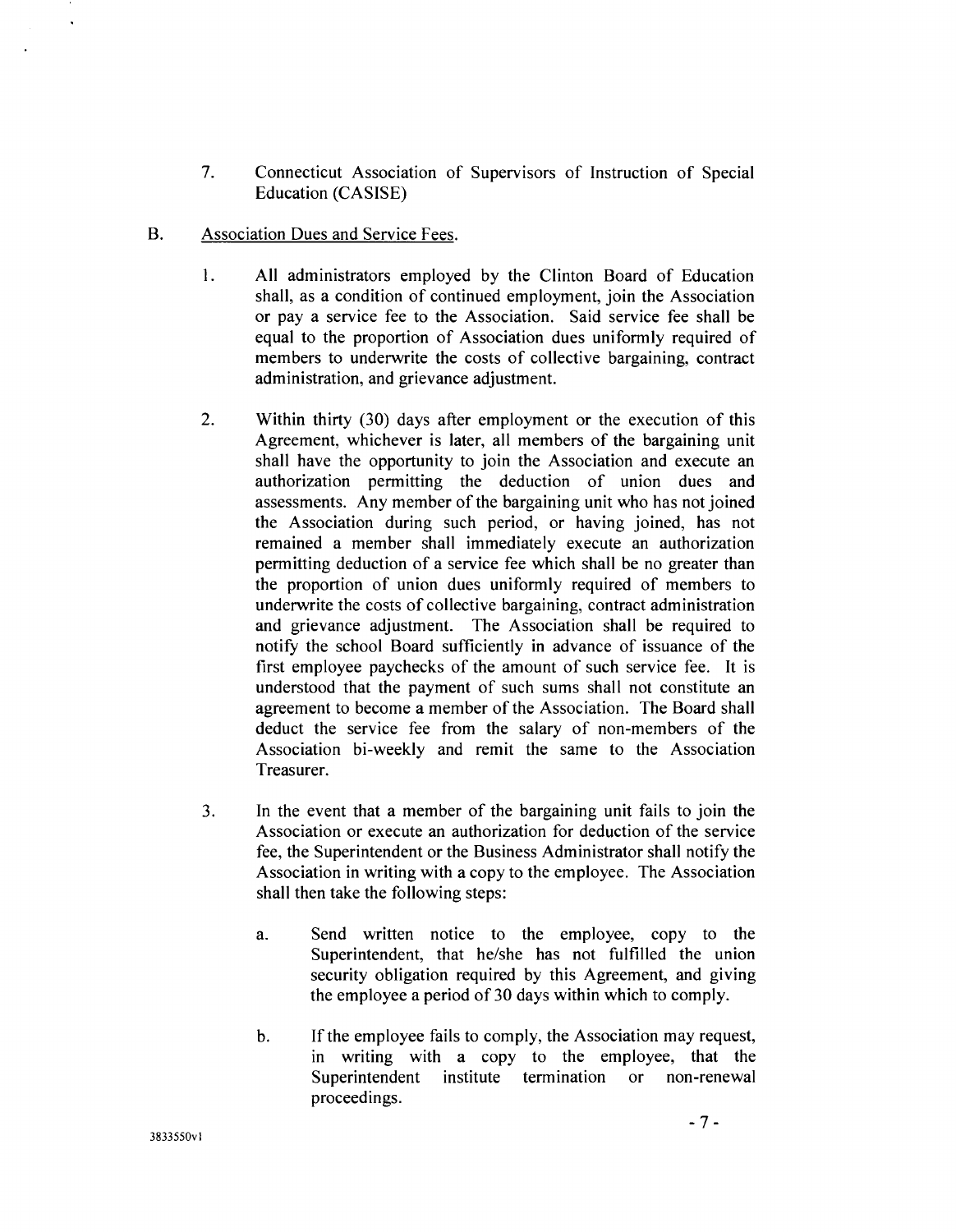- 4. Within ninety (90) days of a request for termination or non-renewal by the Association, the Superintendent shall initiate termination or non-renewal proceedings if the administrator has failed to comply with his/her obligations under this Agreement.
- 5. As a condition of the effectiveness of this Article, the Association agrees to indemnify and save the Board harmless against any and all claims demands, costs, suits or other forms of liability and all court or administrative agency costs that may arise out of, or by reason of, action taken by the Board for the purpose of complying with the Article.

### **ARTICLE VIII TEXTBOOK REIMBURSEMENT**

Administrators with standard certification will be reimbursed for graduate textbooks turned into the professional library.

## **ARTICLE IX GRIEVANCE PROCEDURE**

#### A. Purpose

- **1.** The purpose of this procedure is to secure, at the lowest possible administrative level, equitable solutions to problems which may arise under the specific provisions of this Agreement.
- 2. Nothing herein contained shall be construed as limiting the right of any member of the unit to discuss informally a concern or problem with any appropriate member of the administration.
- B. Definitions
	- 1. A "grievance" shall be defined as a complaint by an administrator or a group of administrators that there has been a violation or misinterpretation of a specific provision or provisions of this Agreement to the detriment of the administrator or administrators concerned.
	- 2. The term "administrators" as used in this grievance procedure shall mean any certificated employee within the bargaining unit covered by this Agreement.
	- 3. A "grievant" shall mean a person or persons making the complaint, or the Association. If the Association files the grievance, it shall

3833550vl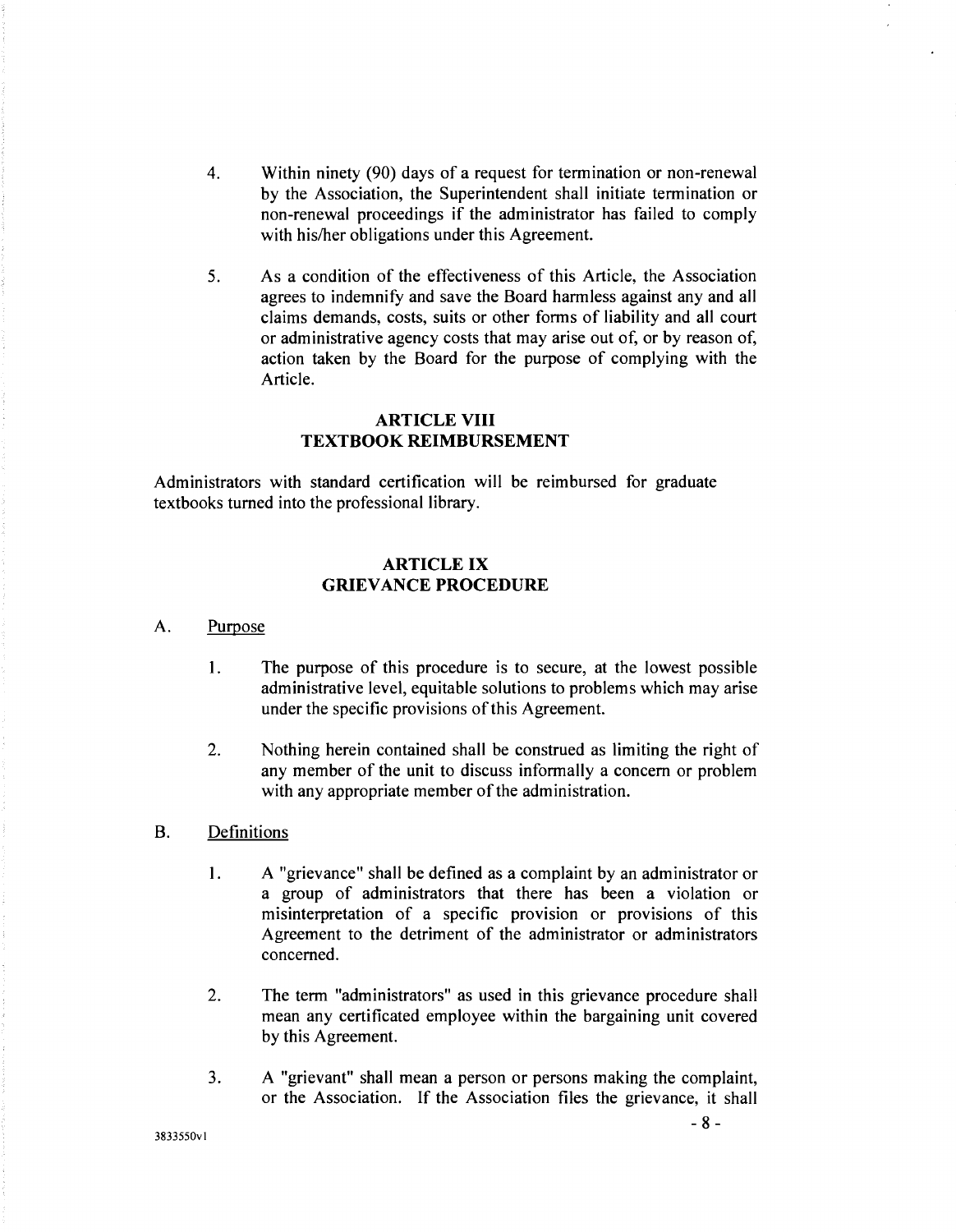identify the administrators it claims are affected.

4. The term "days" shall be defined as days when school is in session.

## C. Procedure

Since it is important that grievances or disputes be processed as rapidly as possible, the number of days indicated at each level should be considered as maximum and every effort should be made to expedite the process. The time limits specified may, however, be extended by mutual agreement. In the event a grievance is filed on or after June 1, the time limits set forth herein shall be reduced so that the grievance procedure may be exhausted prior to the end of the school term or as soon thereafter as is practicable.

All parties involved at each level shall be present at each succeeding step in the grievance procedure.

## I. LEVEL ONE - C.A.A. President

Individual administrator discusses case he believes he has at this level.

## 2. LEVEL TWO - Superintendent

To whom case is presented in writing by the C.A.A. President when they feel the individual has a grievance. Within ten  $(10)$  days after receipt of the written grievance by the Superintendent, the Superintendent shall meet with the aggrieved person in an effort to resolve it.

## 3. LEVEL THREE- Board of Education

In the event that the aggrieved member of the unit is not satisfied with the disposition of [his] grievance at Level Two, or in the event no decision has been rendered within ten  $(10)$  school days after he has first met with the Superintendent, he may file a written grievance, indicating such dissatisfaction, with the President of the  $C.A.A.$  within fifteen (15) school days after he has first met with the Superintendent, whichever is sooner. Within five (5) school days after receiving the written grievance, the President of the C.A.A. shall refer it to the Board. Within ten (10) school days after receiving the written grievance, a committee of the Board shall meet with the aggrieved member of the unit for the purpose of resolving the grievance. However, the ultimate decision on the grievance at Level Three shall be rendered by the full Board.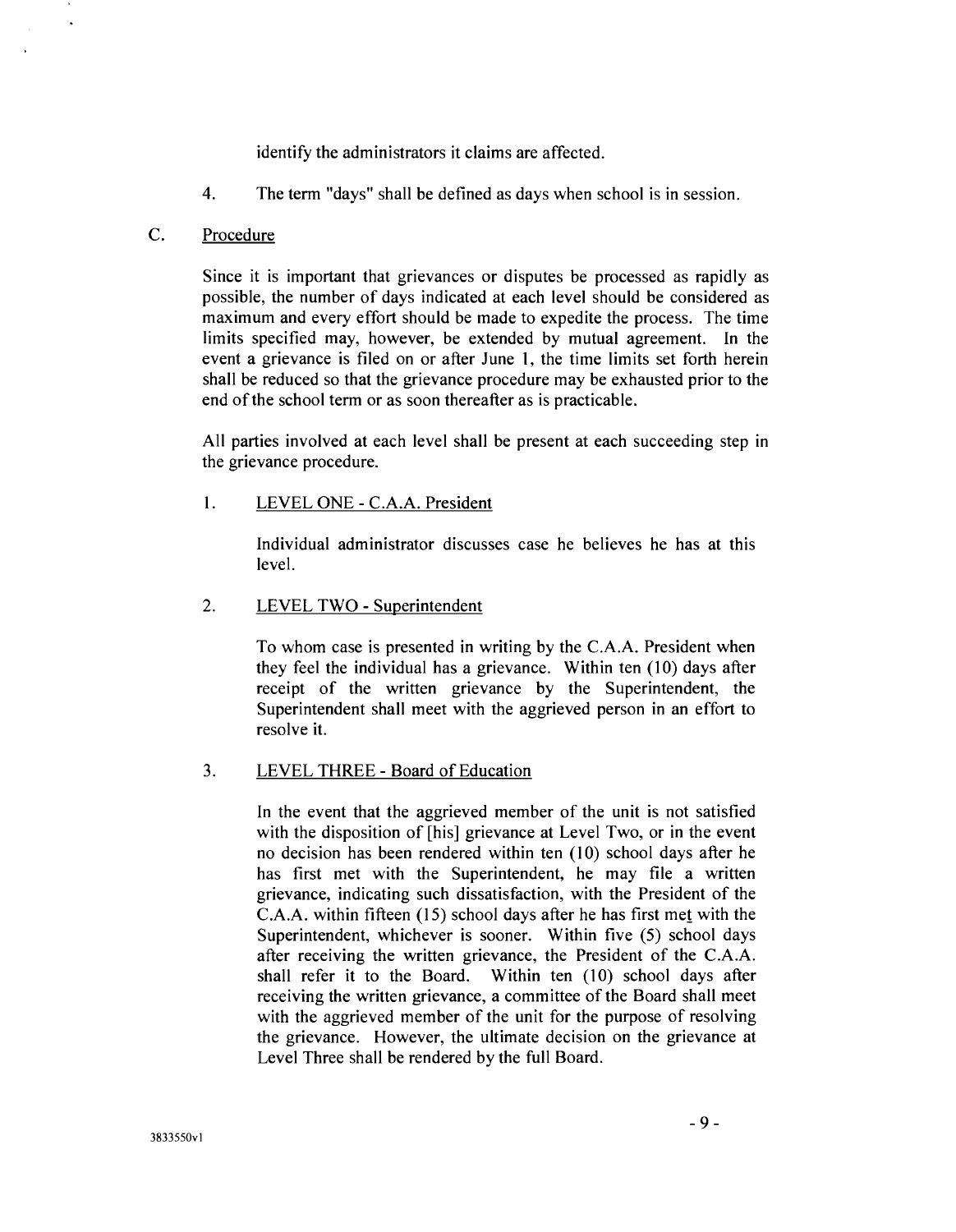#### 4. LEVEL FOUR - Impartial Arbitration

- a. In the event that the aggrieved member of the unit is not satisfied with the disposition of his grievance at Level Three, or in the event no decision has been rendered within ten ( 10) school days after he has first met with the Board Committee, whichever is sooner, present a request in writing to the President of the C.A.A. or the Board to submit his grievance to arbitration within fifteen (15) school days after receipt of a request by the aggrieved person.
- b. One-person arbitration shall be conducted in accordance with the rules of the American Arbitration Association. The arbitrator selected shall confer with representatives of the Board, the aggrieved member of the unit, and the President of the C.A.A., and the representatives of the C.A.A. and hold hearings promptly and shall issue his decision not later than twenty (20) days from the date of the closing of the hearings or, if oral hearings have been waived, then from the date the final statements and proofs are submitted to him. The arbitrator's decision shall be in writing and shall set forth his findings of fact, reasoning and conclusions on the issues submitted. The arbitrator shall be without power or authority to make any decision which requires the commission of an act prohibited by law or which is violative of the terms of this Agreement. The decision of the arbitrator shall be submitted to the Board, the aggrieved member of the unit, and the President of the C.A.A. and shall be final and binding. The arbitrator shall be bound by and must comply with all the terms of this Agreement and he shall have no power to add to, delete from or modify any of the provisions of this Agreement.
- c. The cost of arbitration shall be shared equally by the Board and the C.A.A.

#### D. Rights of Administrators to Representation

- 1. No reprisals of any kind shall be taken by the Board or by any member of the administration against anyone by reason of participation in the grievance procedure or support of any participant hereto.
- 2. Any member of the unit or the Board may be represented at any stage of this grievance procedure by any person of his or their choice provided, however, that if a member of the unit is not represented by the C.A.A., the C.A.A. shall have the right to be present to state its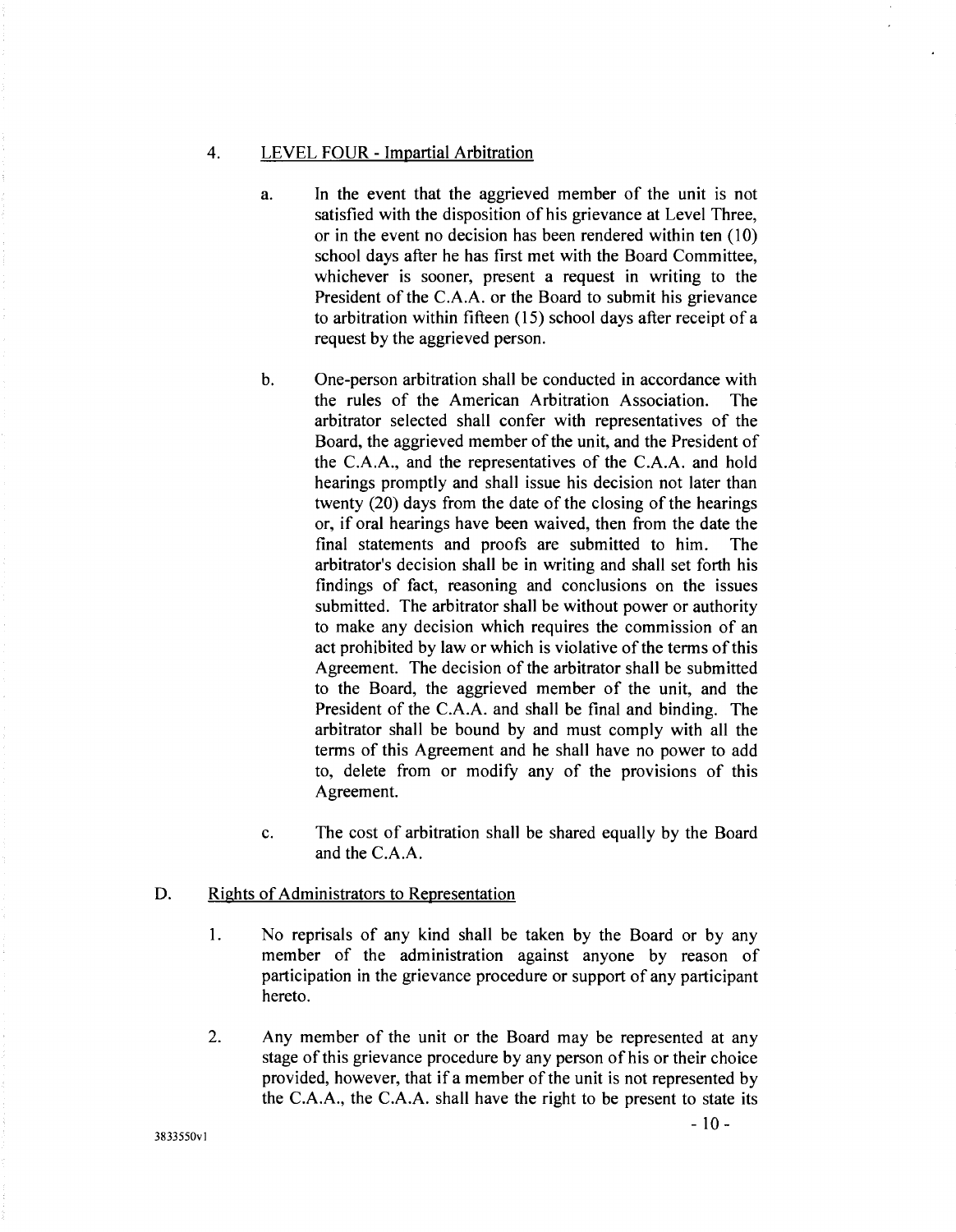views at all stages of this grievance procedure.

### E. Miscellaneous

- 1. Decisions rendered at Levels Two and Three of the grievance procedure shall be in writing setting forth the decision and the reasons therefore and shall be promptly transmitted to the President of the C.A.A. and the grievant.
- 2. All documents, communications and records dealing with the processing of a grievance shall be filed separately from the personnel files of the participants.
- 3. If a member of the unit does not file a written grievance with the President of the C.A.A., and forward a written grievance to the Superintendent within thirty (30) days after the member of the unit knew or should have known of the act or conditions on which the grievance is based, the grievance shall be waived. A dispute as to whether a grievance has been waived under this paragraph shall be subject to arbitration pursuant to Level Four.

## **ARTICLEX SABBATICAL LEAVE**

The Board of Education shall review and may approve worthwhile programs or independent work subject to the following conditions:

- **1.** Requests for sabbatical leave must be received by the Board of Education in writing in such form as may be required no later than February 1 of the year preceding the school year for which the sabbatical is requested. It is understood that the deadline of February **1** shall be waived at the discretion of the Board of Education when fellowships, grants or scholarships awarded later in the year make such a deadline unreasonable.
- 2. A sabbatical leave shall be for a full academic year and the professional staff member shall be paid at 75% of his/her annual rate.
- 3. The administrator will be eligible for an initial sabbatical leave after at least seven consecutive full school years of active service in this system. A second sabbatical may be granted after another sevenyear period.
- 4. An administrator on sabbatical leave, as a condition to the granting of such leave, shall agree in writing to return to employment in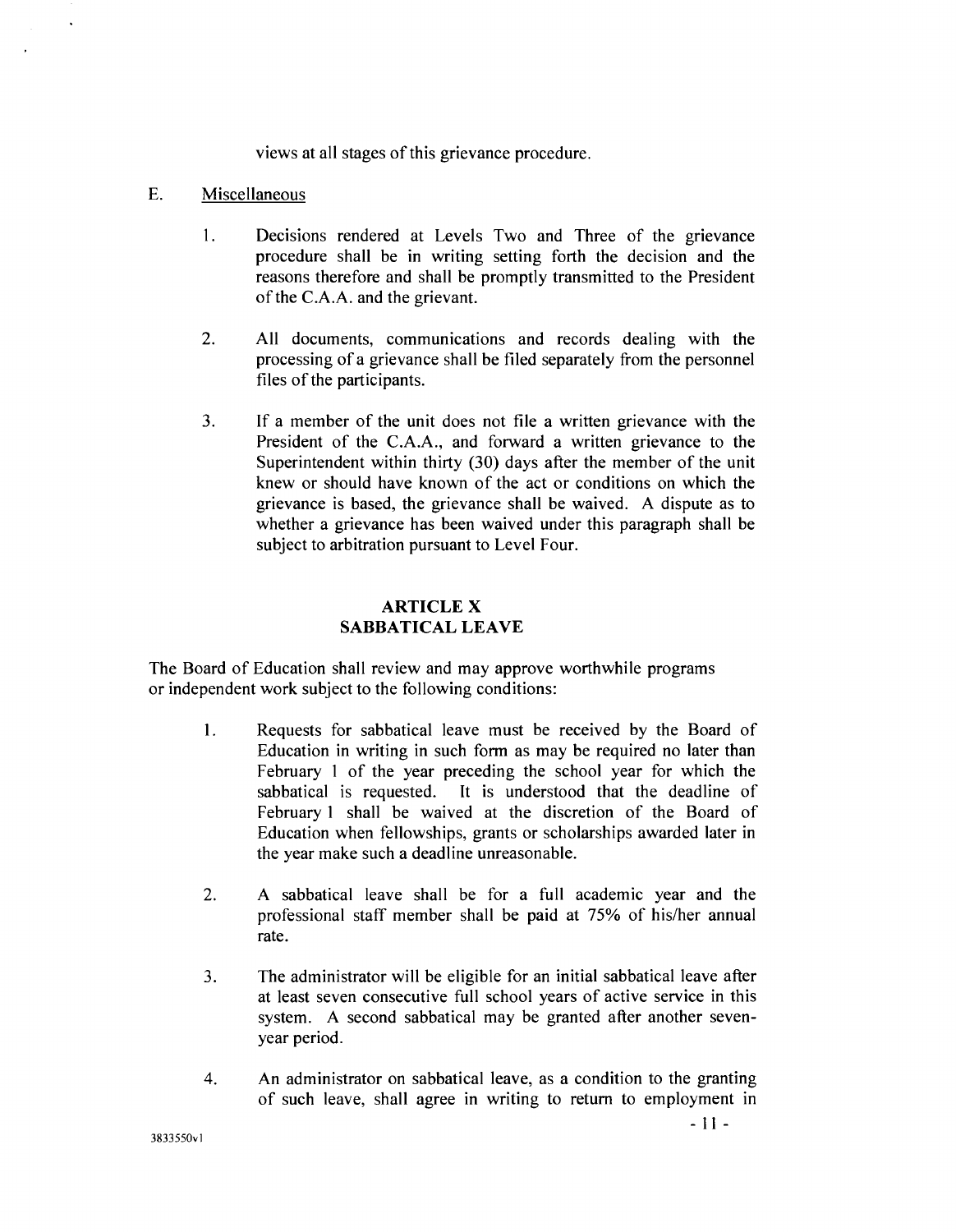his/her former administrative position or a substantially equal administrative position in the Clinton School System for a period of two school years upon the conclusion of the sabbatical leave or, in the alternative, to reimburse the Board of Education completely for all payments made by the Board during the period of sabbatical leave.

5. The returning administrator shall be placed in his/her former administrative position or a substantially equivalent administrative position on the appropriate step on the salary schedule as though he had been in active service in the system for the year of the sabbatical leave. The sabbatical shall not affect continuity of service nor accrual of seniority toward longevity benefits.

## ARTICLE XI CONFERENCES AND TRAVEL

Conference days used by administrators are to be charged against work days.

### ARTICLE XII JUST CAUSE

No administrator shall receive a written disciplinary warning or be suspended without just cause.

## ARTICLE XIII SCOPE OF AGREEMENT

- A. Board Prerogatives. Except where such rights, powers and authority are specifically relinquished, abridged or limited by the provisions of this Agreement, the Board of Education shall have the sole and unquestioned rights, responsibilities and prerogatives of management.
- B. Application of Laws and Regulations. In the administration of all matters covered by the agreement, employees are governed by the provisions of any existing or future laws and regulations including policies adopted by the Board of Education and any other Board regulations which may be applicable. This Agreement shall at all times be applied subject to such laws and any new Board of Education policy or regulation so as to contravene any provision in this Agreement.
- C. Severability. This Agreement is deemed to be in compliance with all State and Federal laws (including the Constitution of the United States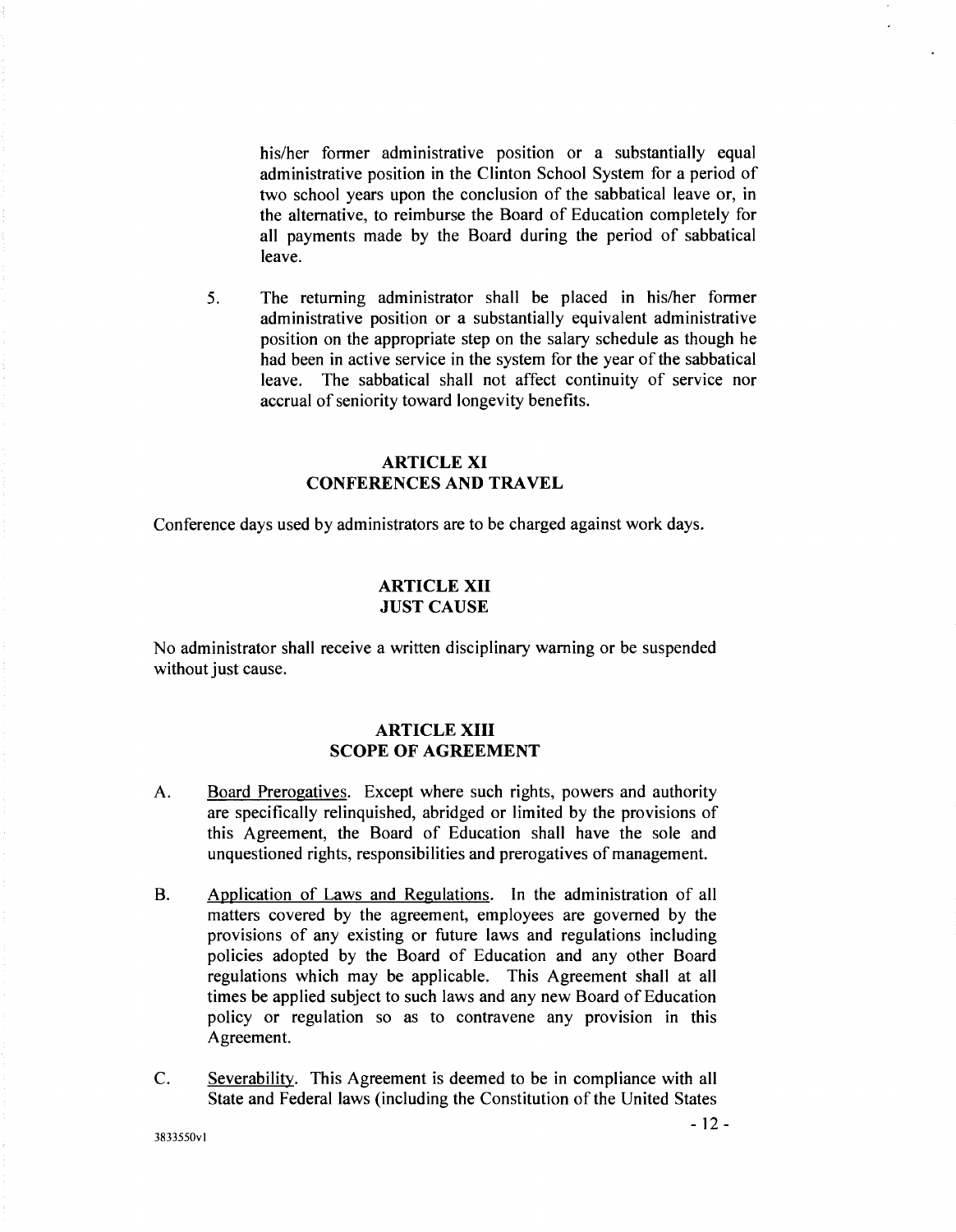and the Constitution of the State of Connecticut) and the Board, and the C.A.A. shall comply with all applicable State and Federal laws. If for any reason a provision or provisions of this Agreement are determined by a court of competent jurisdiction to be in violation of any of said laws, then that provision or those provisions shall be automatically stricken from this Agreement, and the balance of this Agreement shall continue in full force and effect.

### **ARTICLE XIV DURATION**

The term of this Agreement shall be effective from July I, 2015 to June 30, 2018.

### **ARTICLE XV SALARY**

A. Base Salary

 $\ddot{\phantom{1}}$ 

An administrator's salary shall equal the sum of the applicable amounts in (1) and (2) below which shall be paid as follows during the period of this contract:

## 1. **Salary Schedules - Cash Component**

|                                    | <b>Step</b> | Step 2  | Step 3 | Step 4 | Step 5  |
|------------------------------------|-------------|---------|--------|--------|---------|
| High School Principal              | 133,846     | 139,116 |        |        | 143,482 |
| Middle School Principal/Director   | 128,050     | 133,319 |        |        | 138,038 |
| <b>Elementary School Principal</b> | 124,360     | 129,630 |        |        | 132,720 |
| <b>Assistant Principal</b>         | 122,780     | 125,417 |        |        | 127,772 |
| Special Services Supervisor        | 122,780     | 125,417 |        |        | 127,772 |

The 2015-16 salary schedule (cash component) shall be as follows:

The 2016-17 salary schedule (cash component) shall be as follows:

|                                    | Step 1  | Step 2  | Step 3 | Step 4 | Step 5  |
|------------------------------------|---------|---------|--------|--------|---------|
| High School Principal              | 137,192 | 142,594 |        |        | 147,069 |
| Middle School Principal/Director   | 131,251 | 136,652 |        |        | 141,489 |
| <b>Elementary School Principal</b> | 127,469 | 132,871 |        |        | 136,038 |
| <b>Assistant Principal</b>         | 125,850 | 128,552 |        |        | 130,966 |
| Special Services Supervisor        | 125,850 | 128,552 |        |        | 130,966 |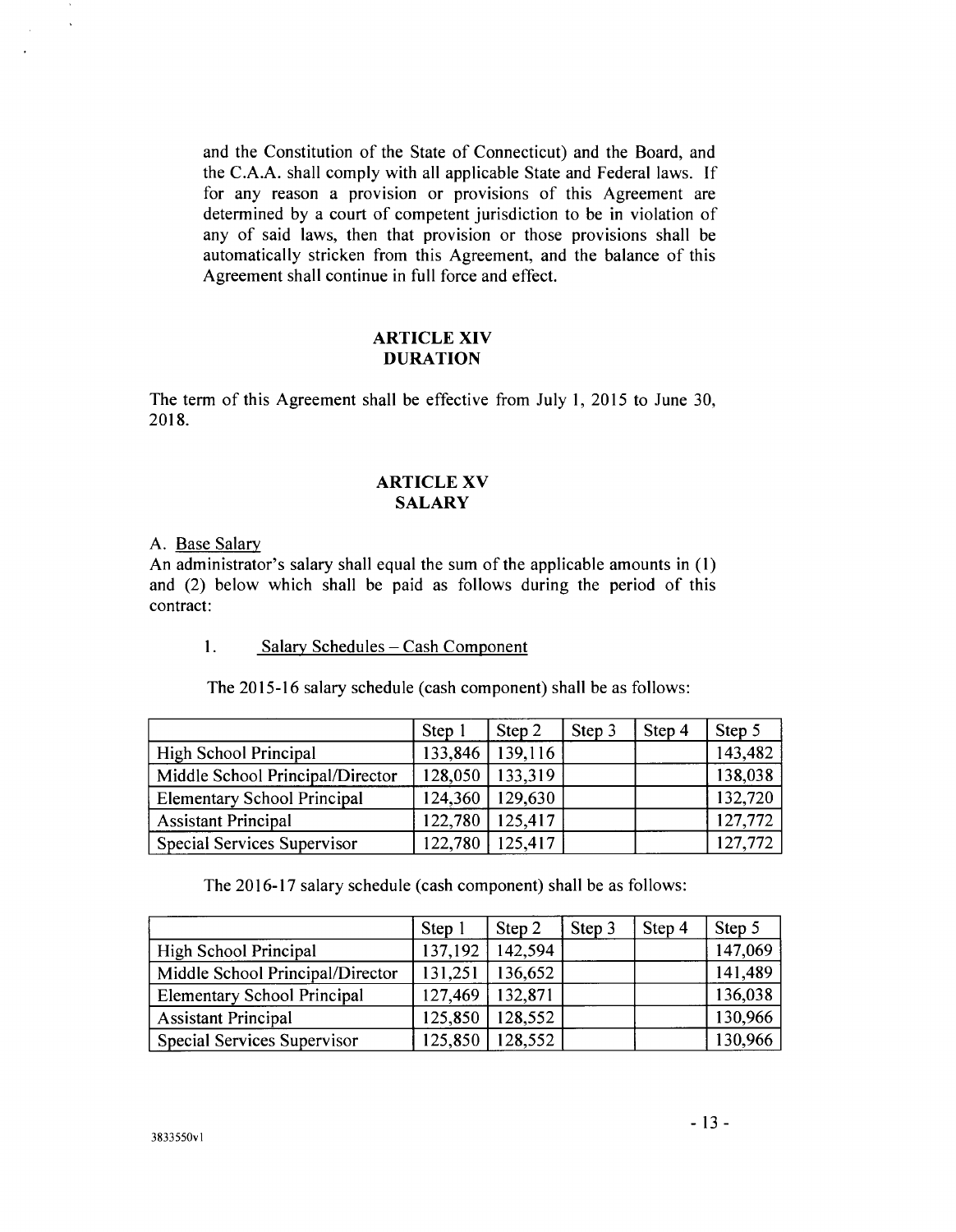|                                    | Step 1  | Step 2  | Step 3 | Step 4 | Step 5  |
|------------------------------------|---------|---------|--------|--------|---------|
| High School Principal              | 139,428 | 144,918 |        |        | 149,466 |
| Middle School Principal/Director   | 133,390 | 138,879 |        |        | 143,795 |
| <b>Elementary School Principal</b> | 129,547 | 135,037 |        |        | 138,255 |
| <b>Assistant Principal</b>         | 127,901 | 130,647 |        |        | 133,101 |
| <b>Special Services Supervisor</b> | 127,901 | 130,647 |        |        | 133,101 |

The 2017-18 salary schedule (cash component) shall be as follows:

A person initially hired under this contract on either the PRINCIPAL  $\&$ DIRECTOR SALARY SCHEDULE or the ASSISTANT PRINCIPAL SALARY SCHEDULE will be placed on Step 1 of the appropriate salary schedule unless the person has experience in the position for which the person is being hired. In such case, the superintendent shall have discretion in recommending placement on the appropriate step to the Board of Education. The person will remain on the same step for the second year of employment and, if this contract is still in effect, will advance a step in the third year.

## 2. Salary Schedule - Elective Deferral Component

An amount specified in the following chart as to which amount the administrator will arrange pursuant to a legally binding salary reduction agreement to have contributed as an elective deferral in accordance with Section  $403(b)(12)((A)(ii)$  of the Internal Revenue Code toward the purchase of a 403(b) annuity with a tax shelter annuity company of the administrator's choice pursuant to the Board's Section 403(b) Plan. The administrator shall receive this amount in installments in his or her regular paychecks from the Board for the remainder of the contract year with the same deductions for taxes and benefits and the required contributions from the administrator to TRB being made therefrom, provided no further installments shall be paid to the administrator after his or her last day of employment with the Board.

| 2015-16 L | -2016-17 | 2017-18  |
|-----------|----------|----------|
| -85.300-  | \$5.300  | -85.300- |

- B. Salary/Change in Working Conditions. Any administrator who works in an administrative position in a higher salary group than his/her regular salary group for more than seven (7) consecutive school days, excluding vacation days, shall receive the pay of the higher salary group in which he/she is working.
- C. Doctoral Stipend. Any administrator who has received a doctoral degree will receive an annual stipend of \$1,000.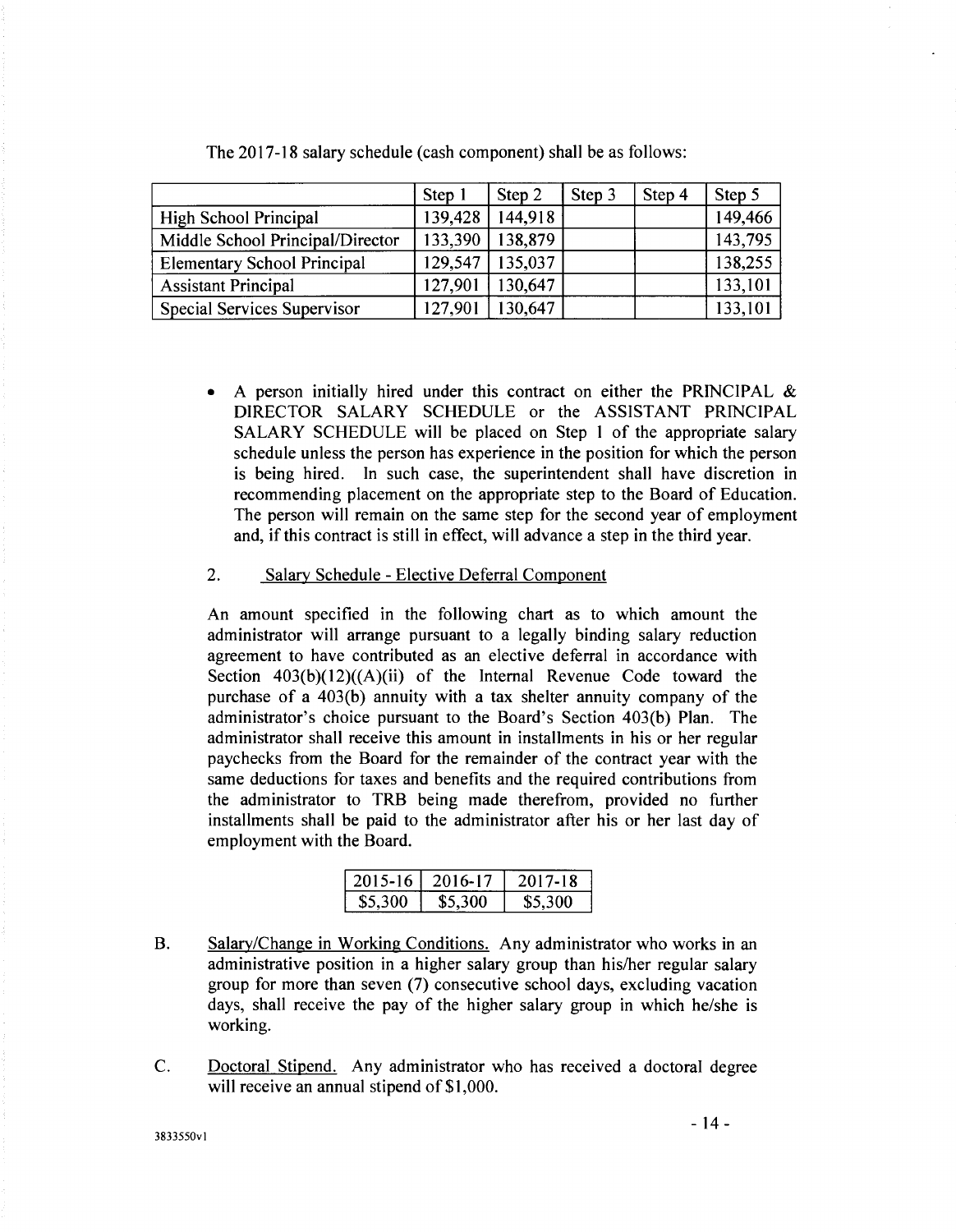## ARTICLE XVI REDUCTION IN FORCE/INVOLUNTARY TRANSFER

- A. Seniority shall be determined by continuous length of administrative service in the system, including authorized paid or unpaid leaves and is to be established by the date the initial contract of administrative employment was signed by the certified staff member. Seniority shall not be broken by termination from employment due to reduction in force or displacement to a teaching position due to reduction in force and shall accrue while on any recall list if the certified staff member is re-employed within eighteen (18) months from termination of employment or displacement to a teaching position. If the administrative appointment dates are the same, the administrator with the most amount of Clinton service, including nonadministrative service, will have greater seniority. If the total amount of Clinton service is equal, the administrator with the most amount of teaching and administrative service outside of Clinton will be deemed to have greater seniority.
- B. The Superintendent shall compile a seniority list of the complete certified staff in accordance with Section F of this Article on an annual basis and shall furnish the C.A.A. with copies of the list by February 1st of each year. If the C.A.A. or any staff member shall disagree with any placement on the seniority list, the C.A.A. or the staff member shall file a written request for correction no later than the following March 1st.
- C. For purposes of organization to accommodate reduction in force, should it become necessary, administrative positions will be assigned to two employee group tiers.

Tier One encompasses the following positions:

High School Principal Middle School Principal Elementary School Principal Director of Special Services

Tier Two encompasses the following positions:

High School Assistant Principal Middle School Assistant Principal Elementary School Assistant Principal Assistant Director of Special Services

If it becomes necessary to reduce the administrative personnel, it shall be on the basis of seniority as defined above; certification and qualifications as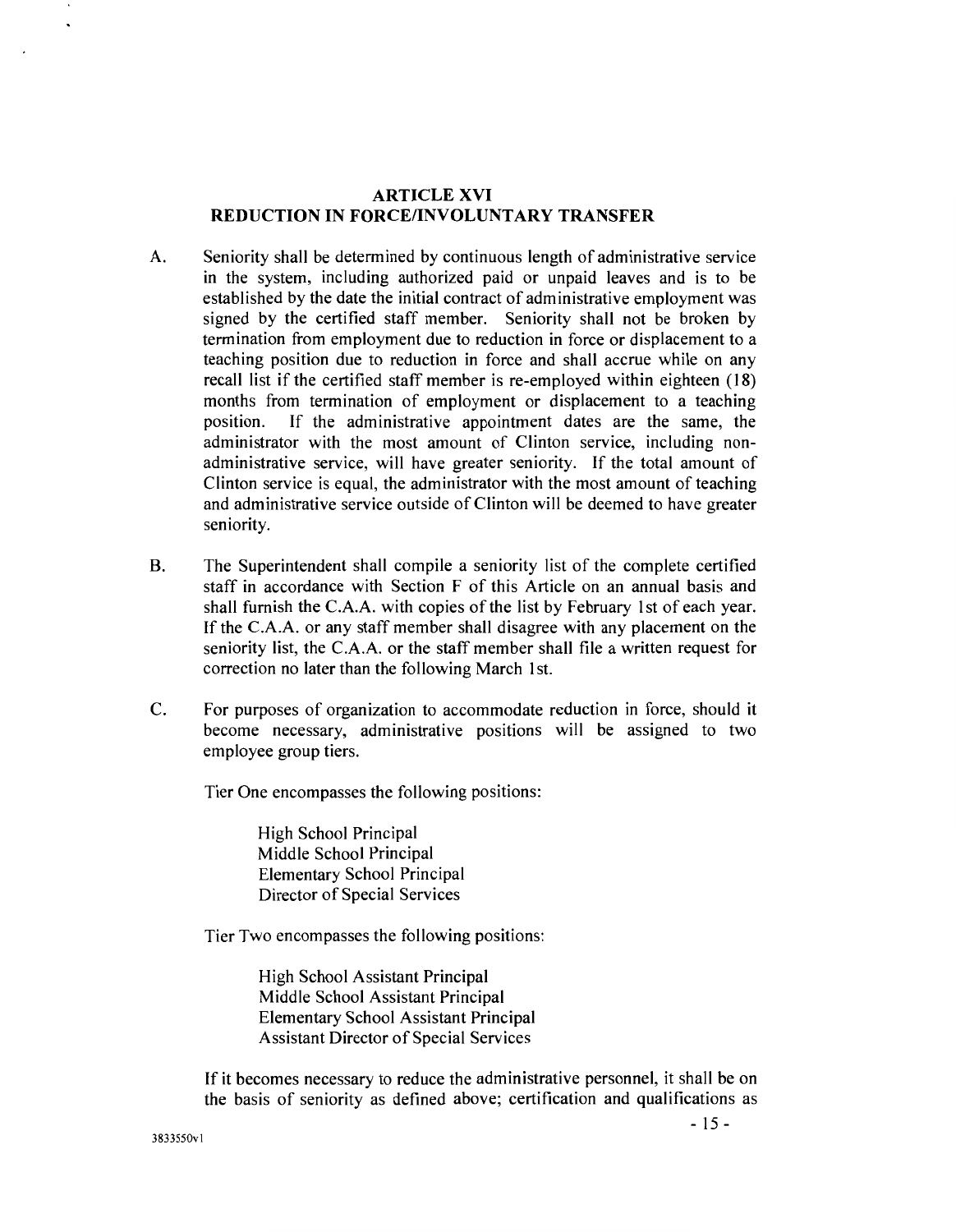defined later.

- D. Should an administrator lose all or part of his/her position due to elimination or reduction of that position, he/she:
	- 1. Will be offered an administrative opening (if one exists) in his/her employee group tier for which he/she is certified and qualified.
	- 2. If there is no opening within his/her employee group tier for which he/she is certified and qualified, he/she will be offered an administrative opening, if one exists, for which he/she is certified and qualified (if one exists) in a lower employee group tier (i.e. Principal may move to Assistant Principal).
	- 3. If there are no administrative openings, the affected administrator will be able to bump the least senior administrator within the same employee group tier or lower, provided that the affected administrator is senior to the administrator to be bumped and is certified and qualified for that position.
	- 4. If there are no administrative openings or positions as aforementioned, the administrator will be offered a teaching opening, if one exists, for which he/she is certified and qualified.
	- 5. If there are no teaching openings for which the affected administrator is certified and qualified, then the affected administrator will be offered a teaching position for which he/she is certified and qualified and which is held by a teacher with fewer years of service in the Clinton School System, subject to the law appertaining and the relevant terms, if any, of the collective bargaining agreement between the Board and the Clinton Education Association.
	- 6. Any administrator relieved of his/her duties and employed as a teacher will be given the experience credit on the salary schedule according to the teacher contract for his/her administrative and teacher experience within the Clinton School System and elsewhere, if applicable, and shall retain all accumulated sick leave.
	- 7. Any administrator who has been displaced as aforesaid or terminated from employment, due to a reduction in force, shall be placed on a reappointment list for his/her former administrative position, or another similar position of comparable pay and shall remain thereon until reappointed or for three years from the effective date of displacement or termination, whichever occurs first, provided such administrator does not refuse a reappointment. Administrators shall be recalled to positions for which they are certified and qualified and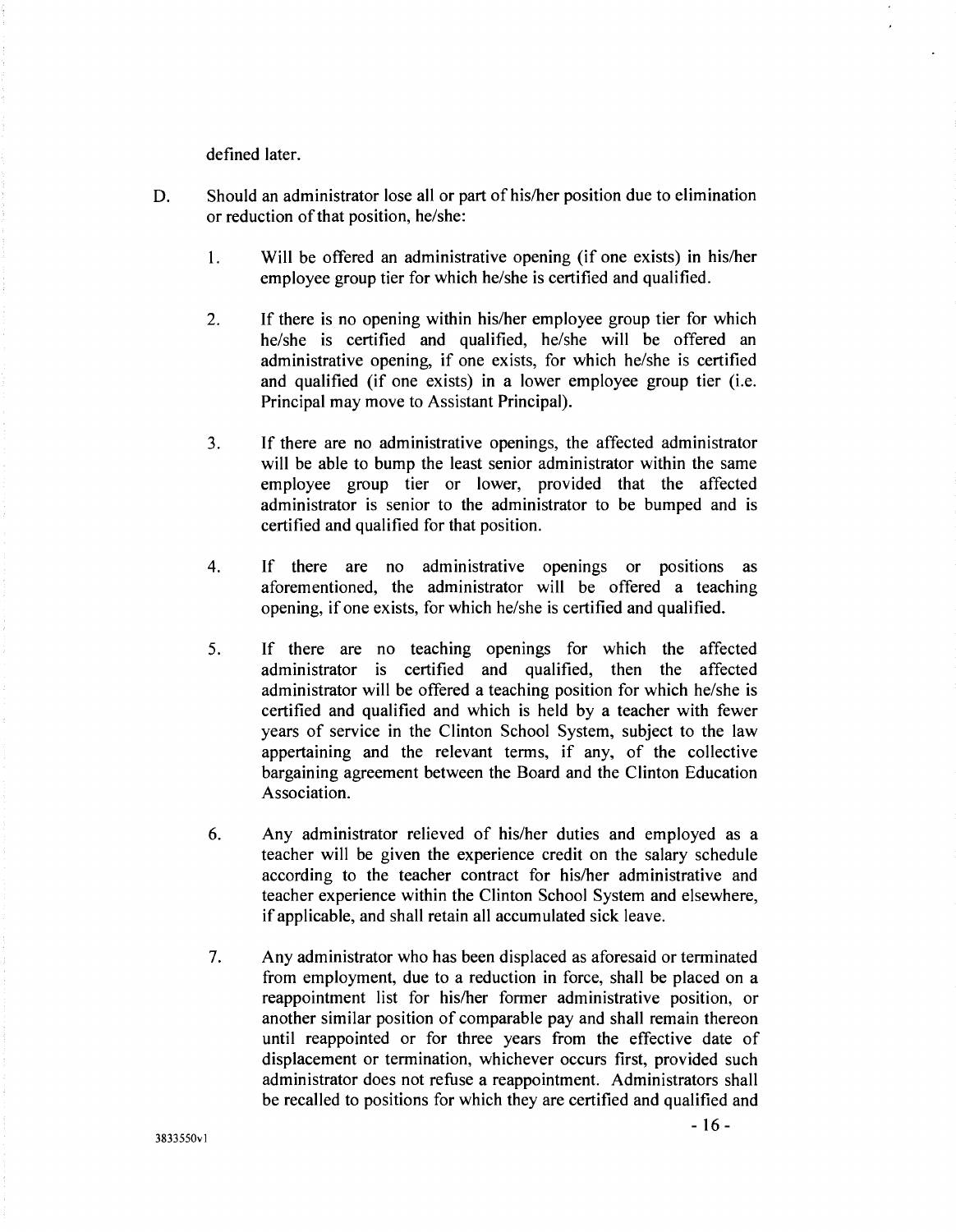in which they have had previous acceptable experience, according to their administrative seniority in the Clinton Public School System, as defined in Section A. If reappointment is offered consistent with the above and is refused by the administrator, he/she shall thereupon be removed from the reappointment list.

- 8. The term "qualified' as used herein means recognized and satisfactory experience in the administrative or teaching area into which the administrator seeks to bump or to be recalled.
- E. In order to be eligible for recall, an administrator must:
	- I. Submit his/her request to be placed on the recall list, in writing, to the Superintendent within thirty (30) days of termination or displacement; such request must include the administrator's address.
	- 2. Advise the Board, in writing, within ten (10) days of any change in address.
	- 3. Advise the Superintendent, in writing, of acceptance of recall within two weeks after notification of recall; or be removed from the recall list.
	- 4. All notices provided for in this section must be in writing and transmitted by certified mail.
	- 5. The Board's obligation will be limited to sending notice of recall to the administrator's last address in the Board's files.

 $\ddot{\phantom{0}}$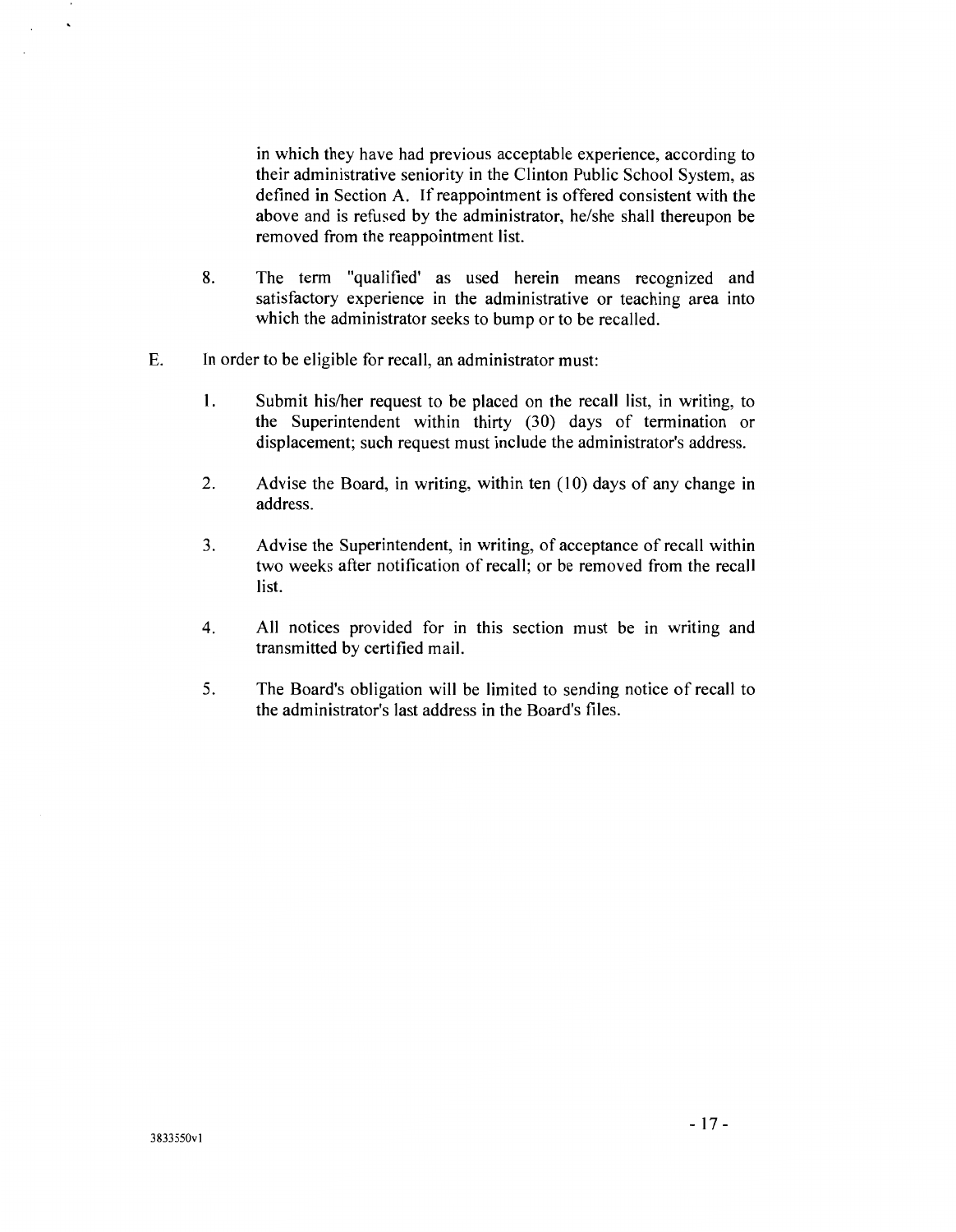#### **AGREEMENT**

#### between the

### **CLINTON BOARD OF EDUCATION**

and the

## **CLINTON ADMINISTRATORS' ASSOCIATION**

THIS AGREEMENT MADE AND ENTERED INTO by and between the Clinton Board of Education (hereinafter referred to as the "Board") and the Clinton Administrators' Association (hereinafter referred to as the "Association").

The provisions of this Agreement shall be effective as of July 1, 2015, and shall continue and remain in full force and effect to and including June 30, 2018.

IN WITNESS WHEREOF, the parties hereunto have caused these present to be executed by their proper officers, hereunto duly authorized and their seal affixed hereto as of the date and year first above written.

CLINTON BOARD OF EDUCATION

 $\frac{1}{2}$   $\frac{1}{2}$   $\frac{1}{2}$   $\frac{1}{2}$   $\frac{1}{2}$   $\frac{1}{2}$   $\frac{1}{2}$   $\frac{1}{2}$   $\frac{1}{2}$   $\frac{1}{2}$   $\frac{1}{2}$   $\frac{1}{2}$   $\frac{1}{2}$   $\frac{1}{2}$   $\frac{1}{2}$   $\frac{1}{2}$   $\frac{1}{2}$   $\frac{1}{2}$   $\frac{1}{2}$   $\frac{1}{2}$   $\frac{1}{2}$   $\frac{1}{2}$ 

Chairperson

*/-9-!S-*

Date of Signing

CLINTON ADMINISTRATORS' ASSOCIATION

By Michael Gorne

President

<u>Date of Signing</u>

 $-18$  - 3833550vl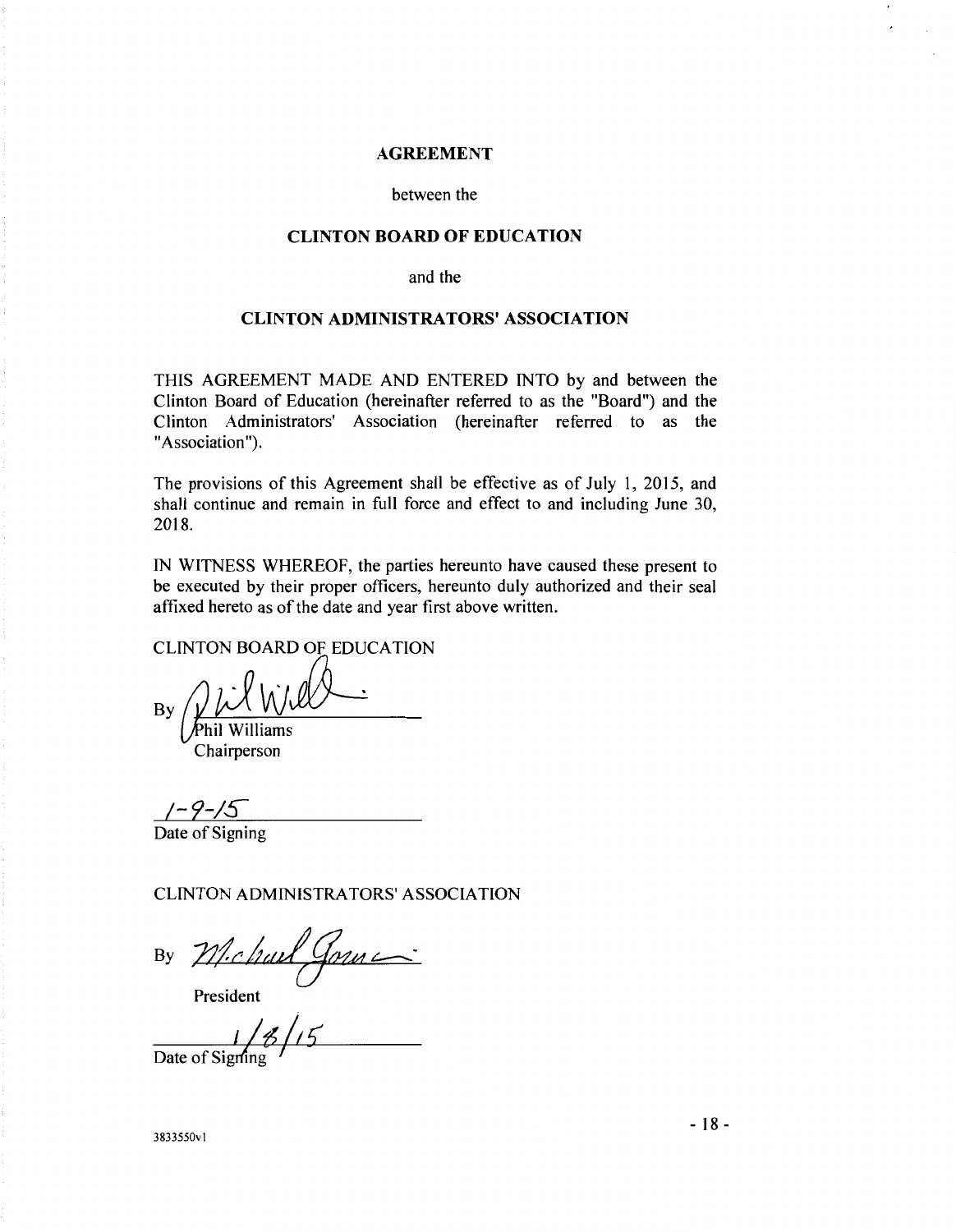## **APPENDIX A**

## **PPO PLAN**

## **Medical Plan (Option I)**

| <b>BENEFIT</b>                                            | <b>PPO PLAN</b>                                                                                                 |  |  |
|-----------------------------------------------------------|-----------------------------------------------------------------------------------------------------------------|--|--|
| Cost-shares                                               | In-Network services subject to co-pays                                                                          |  |  |
|                                                           | in accordance                                                                                                   |  |  |
|                                                           | with co-pays listed below                                                                                       |  |  |
|                                                           | H&O Emergency Room, H&O Maximum – Unlimited                                                                     |  |  |
|                                                           | In-Network Lifetime Maximum - Unlimited                                                                         |  |  |
|                                                           |                                                                                                                 |  |  |
|                                                           | Out-of-Network services subject to deductible and<br>coinsurance:                                               |  |  |
|                                                           | Deductible - \$400, \$800, \$1,000<br>Coinsurance $-80/20\%$ to<br>\$1,000/\$2,000/\$2,500<br>per calendar year |  |  |
|                                                           | Out-of-Network Lifetime Maximum - \$1,000,000<br>(or as provided by State or federal law)                       |  |  |
| Preventive Care<br>- Pediatric including<br>immunizations | No Co-pay<br>Covered according to age-based schedule                                                            |  |  |
| Preventive Care - Adult                                   | No Co-pay                                                                                                       |  |  |
| including immunizations                                   | Covered according to age-based schedule                                                                         |  |  |
| Preventive Care - Vision                                  | No Co-pay                                                                                                       |  |  |
|                                                           | Covered once every two years                                                                                    |  |  |
| Preventive Care - Hearing                                 | No Co-pay                                                                                                       |  |  |
|                                                           | Covered once every two years                                                                                    |  |  |
| Preventive Care - Gynecological                           | No Co-pay                                                                                                       |  |  |
|                                                           | Covered once every year                                                                                         |  |  |
| <b>Medical Services</b><br><b>Medical Office Visit</b>    | \$30 Co-pay                                                                                                     |  |  |

 $\sim$   $\sim$  $\Delta \sim 10^{-4}$ 

 $\overline{\phantom{a}}$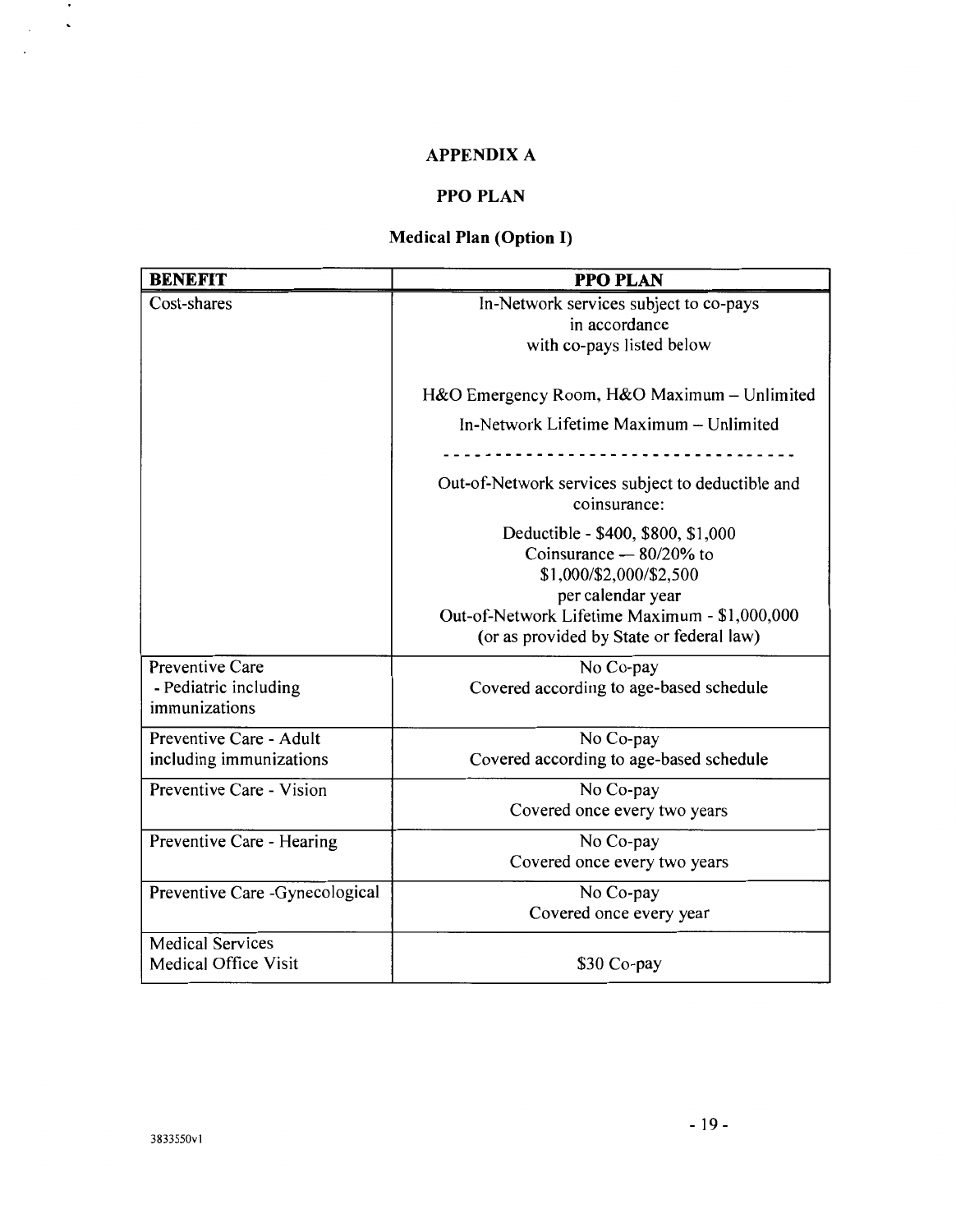| <b>BENEFIT</b>                                                           | <b>PPO PLAN</b>                                                                                                   |
|--------------------------------------------------------------------------|-------------------------------------------------------------------------------------------------------------------|
| Outpatient PT/OT/ST/Chiro                                                | $$20$ Co-pay<br>Covered up to 50 combined treatments per<br>member per calendar year<br>(Treatment Plan Required) |
| <b>Allergy Services</b>                                                  | \$20 Co-pay<br>(Treatment Plan Required)                                                                          |
| Diagnostic Lab & X-ray                                                   | Covered                                                                                                           |
| <b>Inpatient Medical Services</b>                                        | Covered                                                                                                           |
| <b>Surgery Fees</b>                                                      | Covered                                                                                                           |
| <b>Office Surgery</b>                                                    | \$150 Co-pay                                                                                                      |
| <b>Surgery Fees</b>                                                      | \$150 Co-pay                                                                                                      |
| <b>Outpatient MH/SA</b>                                                  | \$20 Co-pay                                                                                                       |
| <b>Emergency Care</b>                                                    | Sudden & Serious guidelines                                                                                       |
| <b>Emergency Room</b>                                                    | \$150 Co-pay (waived if admitted)                                                                                 |
| <b>Urgent Care</b>                                                       | \$75 Co-pay                                                                                                       |
| Walk-in Center                                                           | \$20 Co-pay                                                                                                       |
| Ambulance                                                                | Covered up to \$500 per trip                                                                                      |
| <b>Inpatient Hospital</b><br>General/Medical/Maternity<br>(Semi-Private) | NOTE: All hospital admissions require Pre-Certification                                                           |
|                                                                          | $$200$ Co-pay                                                                                                     |
| <b>Ancillary Services</b><br>(Medication, Supplies)                      | Covered                                                                                                           |
| Psychiatric Inpatient                                                    | NOTE: All in-patient admissions require Pre-Certification<br>\$200 Co-pay                                         |
| Substance Abuse/Detox Inpatient                                          | NOTE: All in-patient admissions require Pre-Certification<br>\$200 Co-pay                                         |
| <b>Rehabilitative Facility</b>                                           | Covered up to 60 days per calendar year                                                                           |
| <b>Skilled Nursing Facility</b>                                          | Covered up to 120 days per cal year                                                                               |
|                                                                          | \$200 Co-pay<br>Covered up to 120 days per calendar year                                                          |
| Hospice                                                                  | Covered up to 60 days                                                                                             |
| <b>Outpatient Surgery</b><br><b>Facility Charges</b>                     | $$150$ Co-pay                                                                                                     |

 $\bullet$  $\epsilon$ 

 $\bar{z}$  $\ddot{\phantom{0}}$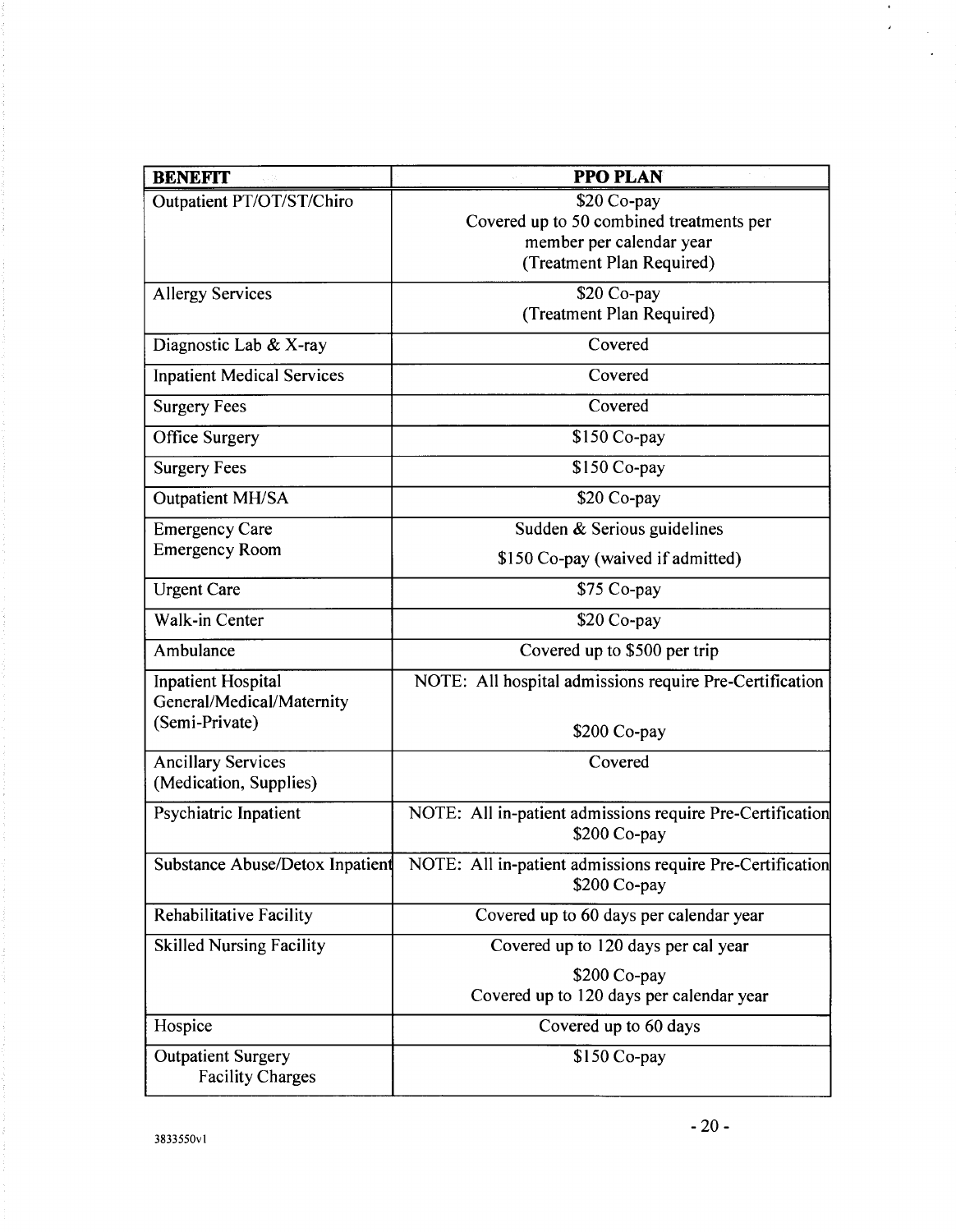| Diagnostic Lab & X-ray                             | Covered                                                                                                                              |
|----------------------------------------------------|--------------------------------------------------------------------------------------------------------------------------------------|
| Pre-Admission Testing                              | Covered                                                                                                                              |
| <b>Other Services</b><br>Durable Medical Equipment | Covered                                                                                                                              |
| Prosthetics                                        | Covered                                                                                                                              |
| Home Health Care                                   | 200 visits per calendar year                                                                                                         |
| <b>Prescription Drugs</b>                          | <b>Public Sector Formulary</b><br>with Mandatory Generic Substitution (See Note 2)<br>Co-payments as follows:                        |
|                                                    | \$5 for generic, \$25 for brand name (formulary),<br>\$40 for brand name non-formulary<br>Two times applicable co-pay for mail order |
|                                                    | \$1,800 maximum per calendar year                                                                                                    |
|                                                    | Additional coverage subject to<br>deductible and coinsurance                                                                         |

- Note l: This is only a general description of benefits. A complete list of benefits and exclusions is contained in Subscriber Agreement and Master Group Policies on file with each organization.
- Note 2: Mandatory Generic - If there is a generic available and the person elects to take the brand name, the member pays the applicable co-pay plus the difference between the generic and brand name drug cost, unless there is prior documentation provided by the prescribing physician that the person cannot take the generic for medical reasons. (Having "dispense as written" on the prescription is insufficient.)
- Note 3: The dependent care rider shall provide coverage to age 26 or as provided by State or federal law.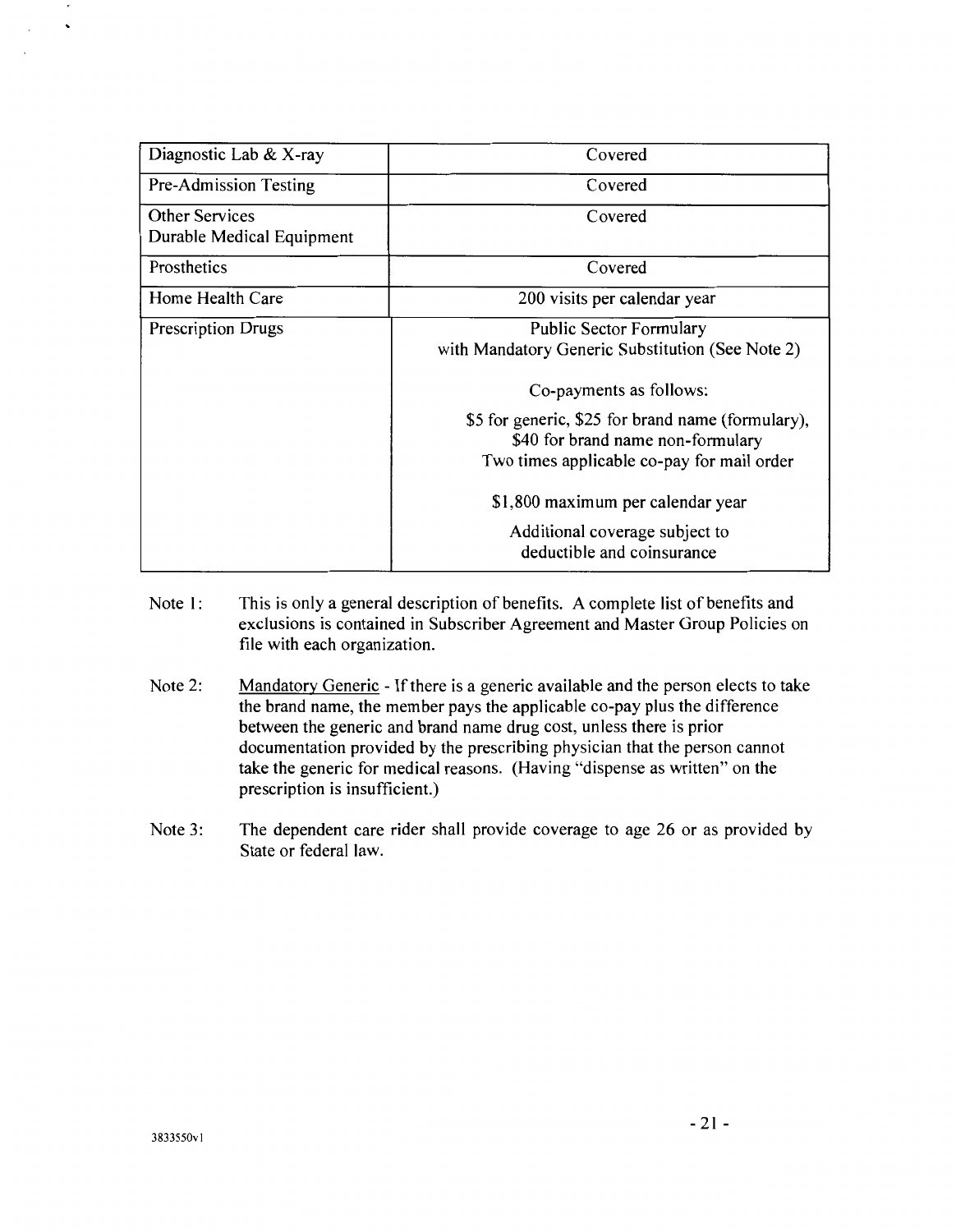## **APPENDIX B**

## **COMPREHENSIVE MIX PLAN**

## **Medical Plan (Option II)**

| <b>BENEFIT</b>                                   | <b>COMPREHENSIVE MIX PLAN</b>                                                                                     |
|--------------------------------------------------|-------------------------------------------------------------------------------------------------------------------|
| Cost-shares                                      | In-Network services are subject to co-pays in accordance<br>with co-pays listed below                             |
|                                                  | Some in-network benefits are subject to deductible and co-<br>insurance as follows:                               |
|                                                  | Deductible - \$1,000/\$2,000/\$3,000<br>Coinsurance - 90/10% to \$3,000/\$6,000/\$9,000<br>Both per calendar year |
|                                                  | In-Network Lifetime Maximum - Unlimited                                                                           |
|                                                  | All out-of-network services subject to deductible and<br>coinsurance:                                             |
|                                                  | Deductible - \$2,000/\$4,000/\$6,000<br>Coinsurance - 70/30% to \$6,000/\$12,000/\$18,000<br>per calendar year    |
|                                                  | Out-of-Network Lifetime Maximum - \$1,000,000<br>(or as provided by State or federal law)                         |
| Preventive Care - Pediatric                      | No Co-pay                                                                                                         |
| including immunizations                          | Covered according to age-based schedule                                                                           |
| Preventive Care Adult<br>including immunizations | No Co-pay<br>Covered according to age-based schedule                                                              |
| Vision                                           | No Co-pay<br>Covered once every two years                                                                         |
| Hearing                                          | No Co-pay<br>Covered once every two years                                                                         |
| Gynecological                                    | No Co-pay<br>Covered once every year                                                                              |

 $\epsilon$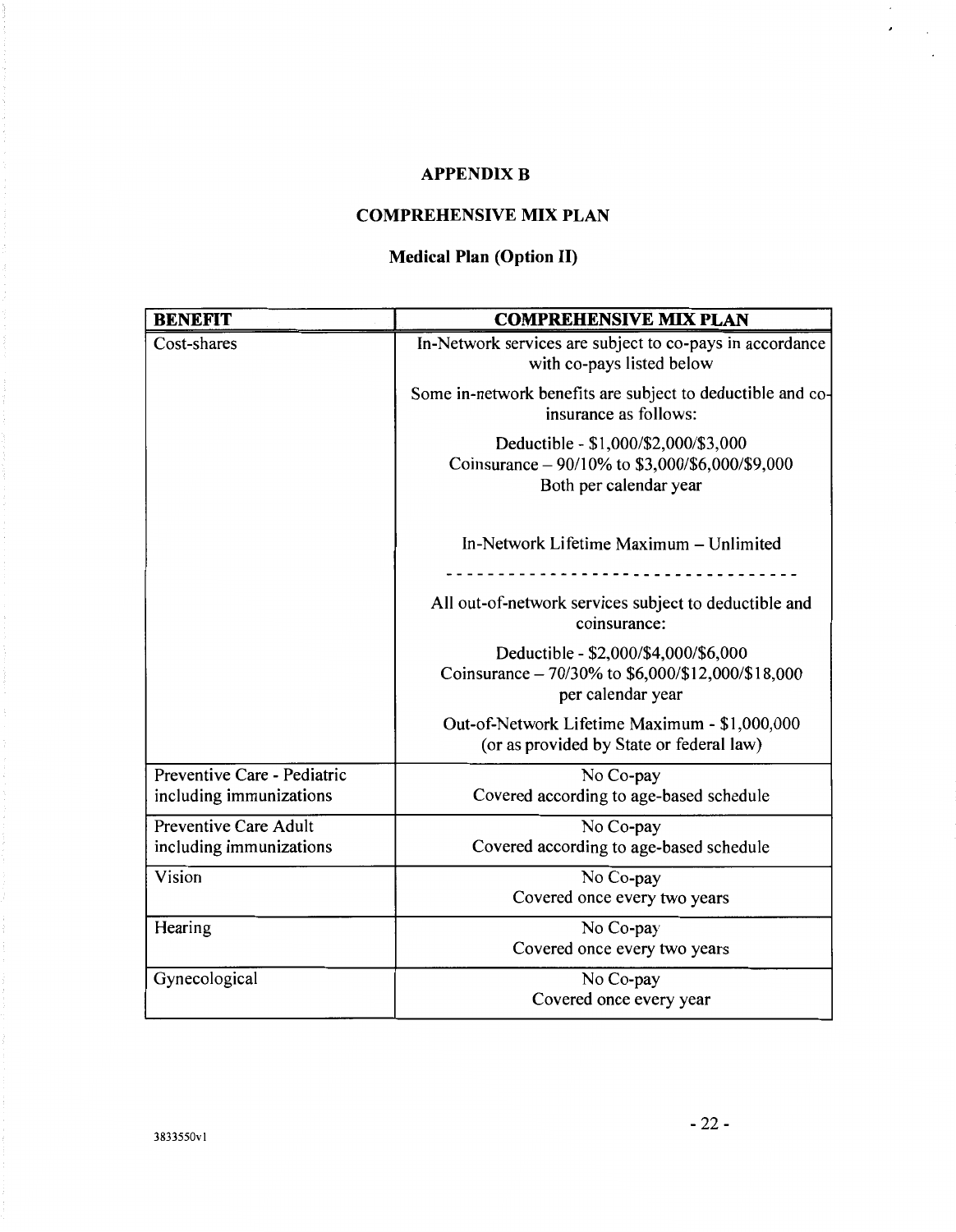| <b>BENEFIT</b>                                         | <b>COMPREHENSIVE MIX PLAN</b>                                                                                                     |
|--------------------------------------------------------|-----------------------------------------------------------------------------------------------------------------------------------|
| <b>Medical Services</b>                                | \$20 Co-pay                                                                                                                       |
| <b>Medical Office Visit</b>                            |                                                                                                                                   |
| Outpatient PT/OT/ST/Chiro                              | \$20 Co-pay                                                                                                                       |
|                                                        | Covered up to 30 visits per member per calendar year for<br>OT/PT/ST and up to 20 visits per member per calendar yea<br>for Chiro |
|                                                        | (Treatment Plan Required)                                                                                                         |
| <b>Allergy Services</b>                                | <b>Treatment Plan Required</b>                                                                                                    |
| <b>Office Visits</b>                                   | $$20$ Co-pay                                                                                                                      |
| Injections                                             | No charge                                                                                                                         |
| Diagnostic Lab & Standard X-ray                        | Deductible and Coinsurance                                                                                                        |
| Complex Imaging                                        | Deductible and Coinsurance                                                                                                        |
| <b>Inpatient Medical Services</b>                      | Deductible and Coinsurance                                                                                                        |
| <b>Surgery Fees</b>                                    | Deductible and Coinsurance                                                                                                        |
| <b>Office Surgery</b>                                  | Deductible and Coinsurance                                                                                                        |
| Outpatient MH/SA                                       | \$20 Co-pay                                                                                                                       |
| <b>Emergency Care</b>                                  | Sudden & Serious guidelines                                                                                                       |
|                                                        | (waived if admitted to the hospital)                                                                                              |
| <b>Emergency Room</b>                                  | \$150 Co-pay                                                                                                                      |
| <b>Urgent Care</b>                                     | \$100 Co-pay                                                                                                                      |
| Walk-in Center                                         | $$20$ Co-pay                                                                                                                      |
| Ambulance                                              | Deductible and Coinsurance                                                                                                        |
| <b>Inpatient Hospital</b><br>General/Medical/Maternity | NOTE: All hospital admissions require Pre-Certification                                                                           |
| (Semi-Private)                                         | Deductible and Coinsurance                                                                                                        |
| <b>Ancillary Services</b><br>(Medication, Supplies)    | Covered                                                                                                                           |
| Psychiatric Inpatient                                  | Deductible and Coinsurance                                                                                                        |
| Substance Abuse/Detox Inpatient                        | Deductible and Coinsurance                                                                                                        |

 $\mathcal{L}(\mathcal{S})$  $\langle \varphi \rangle$  .  $\langle \varphi \rangle$ 

 $\bar{\mathbf{A}}$